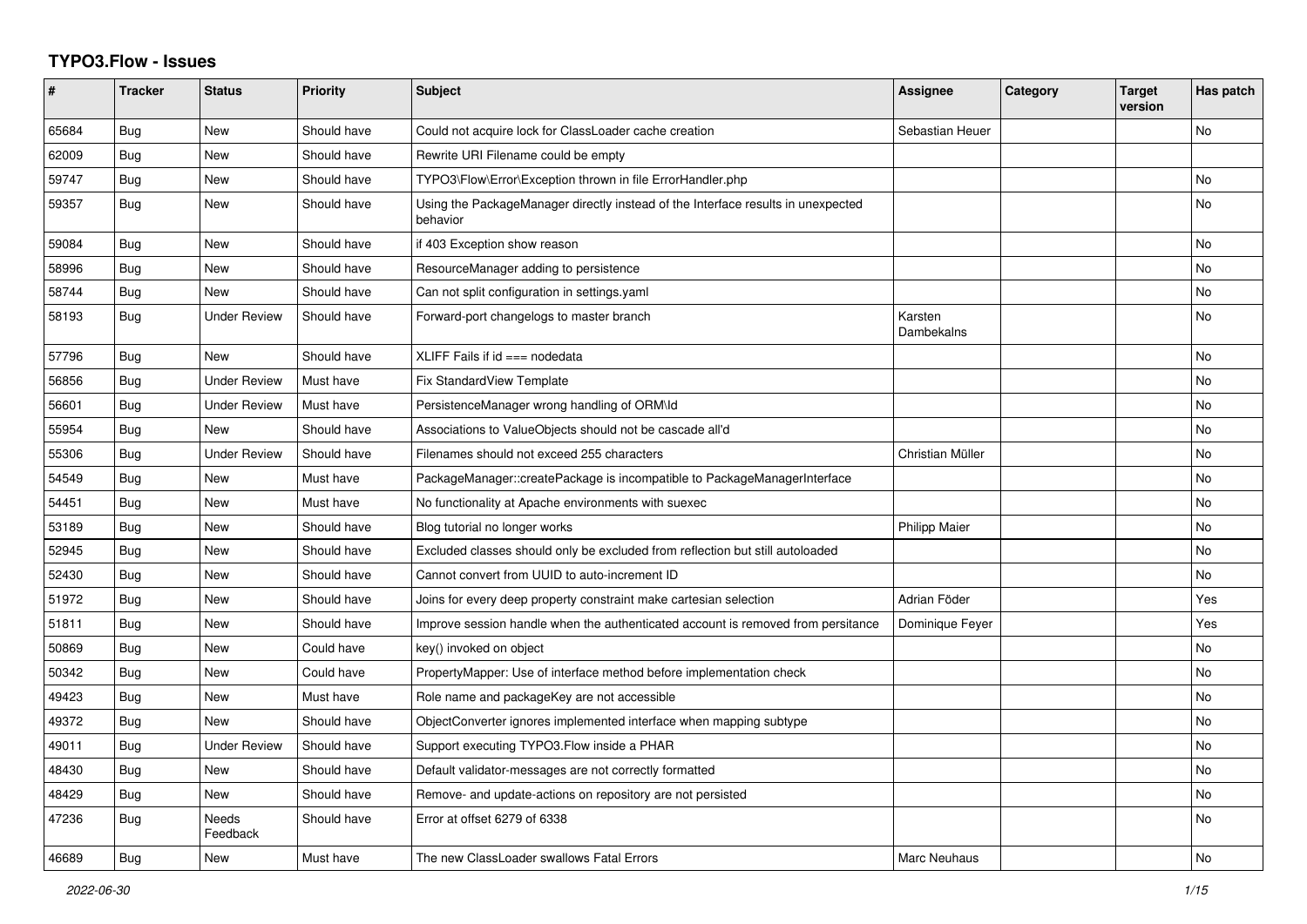| #     | <b>Tracker</b> | <b>Status</b>            | <b>Priority</b> | <b>Subject</b>                                                                                       | <b>Assignee</b>       | Category | <b>Target</b><br>version | Has patch |
|-------|----------------|--------------------------|-----------------|------------------------------------------------------------------------------------------------------|-----------------------|----------|--------------------------|-----------|
| 46073 | Bug            | <b>Under Review</b>      | Should have     | Scripts::executeCommand must be usable outsite of TYPO3.Flow                                         |                       |          |                          | <b>No</b> |
| 45669 | Bug            | New                      | Should have     | PersistentObjectConverter does not convert ValueObjects by identity                                  |                       |          |                          | <b>No</b> |
| 45386 | Bug            | New                      | Could have      | Package::buildArrayOfClassFiles tries to determine class names from file paths                       |                       |          |                          | No        |
| 45272 | Bug            | New                      | Should have     | Related Value Objects get deleted by default cascading                                               |                       |          |                          | No        |
| 43947 | Bug            | New                      | Should have     | Redirect to login after Session timeout                                                              |                       |          |                          | No        |
| 43621 | <b>Bug</b>     | <b>Under Review</b>      | Must have       | Composer installer overwrites Settings.yaml.example                                                  | Karsten<br>Dambekalns |          |                          | <b>No</b> |
| 41727 | <b>Bug</b>     | Accepted                 | Should have     | @Flow\Identity and @ORM\InheritanceType("JOINED") can't be used together                             | Karsten<br>Dambekalns |          |                          | <b>No</b> |
| 41533 | <b>Bug</b>     | Needs<br>Feedback        | Should have     | Ignored object-validation in editAction when redirecting back from updateAction                      |                       |          |                          | <b>No</b> |
| 41148 | Bug            | New                      | Must have       | Converting of ValueObjects                                                                           |                       |          |                          | No        |
| 40824 | Bug            | Needs<br>Feedback        | Should have     | Modified action controller methods not detected properly                                             | Andreas Förthner      |          |                          | No        |
| 38216 | <b>Bug</b>     | Needs<br>Feedback        | Should have     | Static method calls in reflected classes refer to _Original class                                    |                       |          |                          | <b>No</b> |
| 36634 | <b>Bug</b>     | <b>New</b>               | Should have     | Reconstituted entities do not have their properties set when initializeObject() is called            |                       |          |                          | <b>No</b> |
| 36633 | Bug            | New                      | Should have     | Reconstituted entities should not have the FLOW3_Persistence_clone property set                      |                       |          |                          | No        |
| 35831 | <b>Bug</b>     | New                      | Must have       | Deleting or unpublishing of a resource deletes all published symlinks<br>(Web/_Resources/Persistent) |                       |          |                          | No        |
| 34404 | Bug            | New                      | Should have     | JsonView transformObject does not respect_descendAll configuration                                   |                       |          |                          | <b>No</b> |
| 33293 | Bug            | New                      | Should have     | Injection to private variable results in injection of the the wrong class                            |                       |          |                          | No        |
| 32873 | <b>Bug</b>     | Accepted                 | Must have       | Value changes for logged in account are not persisted due to session serialization                   | Karsten<br>Dambekalns |          |                          | No        |
| 27379 | <b>Bug</b>     | <b>Needs</b><br>Feedback | Must have       | add check to clear the database at tearDown in testing                                               |                       |          |                          | <b>No</b> |
| 11039 | Bug            | Needs<br>Feedback        | Must have       | Static object container injects properties to result of factory object                               |                       |          |                          | No        |
| 44148 | Bug            | New                      | Should have     | Documentation for executeCommand() needs clarification                                               |                       |          | 2.0.1                    | No        |
| 64842 | Feature        | New                      | Could have      | Validation of Property should also happen before Property Mapping.                                   |                       |          |                          | No        |
| 59244 | Feature        | New                      | Should have     | Message or Container needs context                                                                   |                       |          |                          | No        |
| 57763 | Feature        | New                      | Should have     | Allow controller / package / action as params in<br>\TYPO3\Fluid\ViewHelpers\Form\ButtonViewHelper   |                       |          |                          | No        |
| 56744 | Feature        | New                      | Must have       | stay logged in                                                                                       |                       |          |                          | No        |
| 56556 | Feature        | New                      | Should have     | support has Property and is Property                                                                 |                       |          |                          | No        |
| 56486 | Feature        | New                      | Should have     | Optimize the ObjectManager for performance                                                           |                       |          |                          | No        |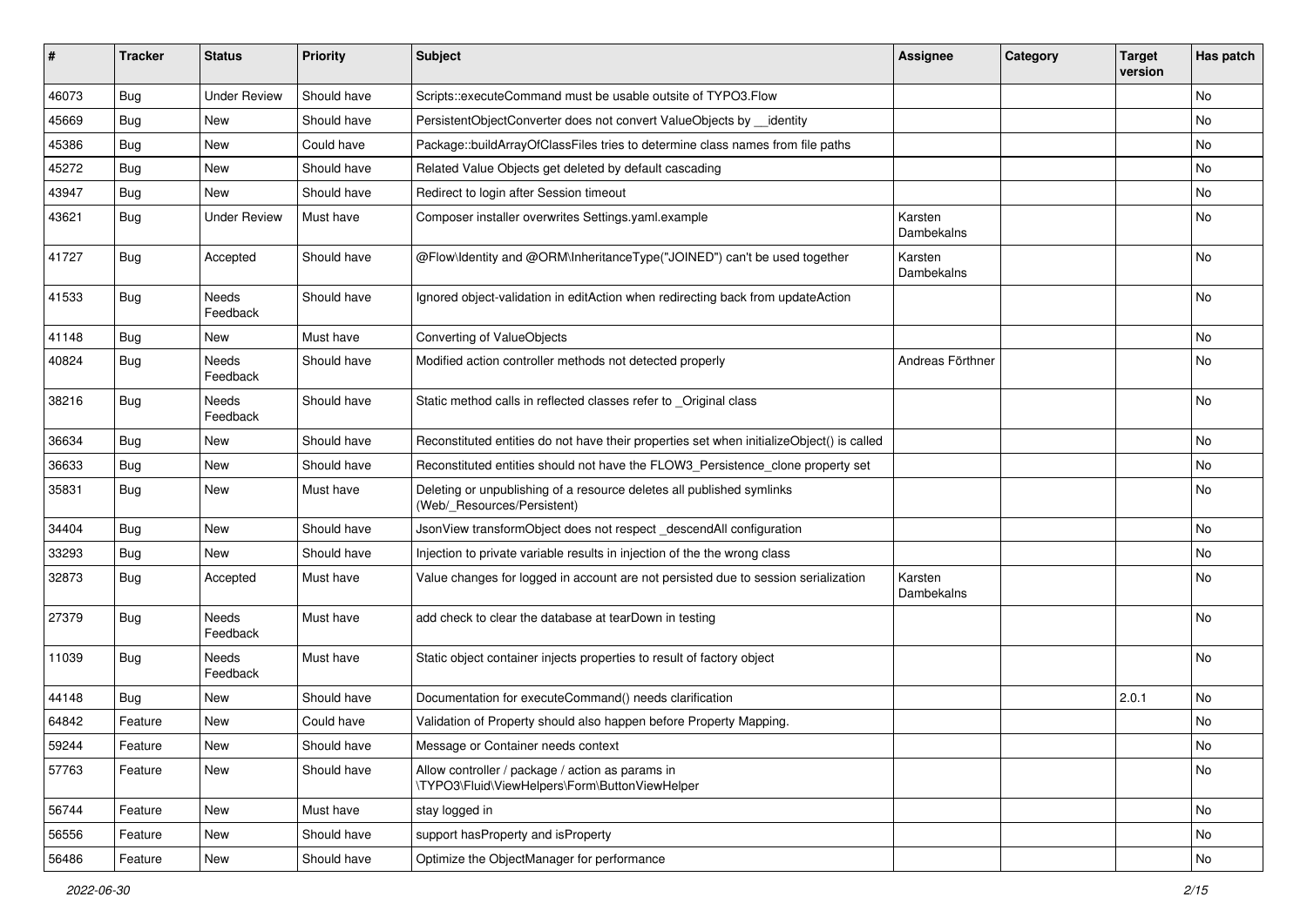| #     | <b>Tracker</b> | <b>Status</b>       | <b>Priority</b> | <b>Subject</b>                                                                                             | <b>Assignee</b>       | Category | <b>Target</b><br>version | Has patch |
|-------|----------------|---------------------|-----------------|------------------------------------------------------------------------------------------------------------|-----------------------|----------|--------------------------|-----------|
| 56036 | Feature        | <b>New</b>          | Should have     | Optimize autoloading                                                                                       |                       |          |                          | No        |
| 55870 | Feature        | New                 | Must have       | Enhance f:form.textfield or add a f:form.datefield VH with enhanced validation and<br>propertymapping      | Christian Müller      |          |                          | No        |
| 55831 | Feature        | <b>New</b>          | Should have     | Different scenarios for session settings                                                                   |                       |          |                          | No        |
| 55719 | Feature        | New                 | Could have      | Support additional Resource Folders                                                                        |                       |          |                          | No        |
| 52590 | Feature        | New                 | Should have     | Provide a way to get the Doctrine QueryBuilder                                                             |                       |          |                          | No.       |
| 48657 | Feature        | <b>Under Review</b> | Should have     | support HTTP_RANGE                                                                                         |                       |          |                          | No        |
| 46910 | Feature        | New                 | Should have     | Composer integration - PackageStates.php                                                                   |                       |          |                          | No        |
| 46371 | Feature        | <b>New</b>          | Should have     | Support compilation of static information in proxy classes                                                 | Christopher<br>Hlubek |          |                          | No        |
| 45851 | Feature        | Needs<br>Feedback   | Could have      | Allow referencing environment variables in Settings.yaml                                                   | Adrian Föder          |          |                          | No        |
| 45100 | Feature        | <b>Under Review</b> | Should have     | RequestDispatchingAspect should check if entry point can handle current request                            | Christopher<br>Hlubek |          |                          |           |
| 44123 | Feature        | New                 | Should have     | Make the "Flow requires the PHP setting "date.timezone"" error more beautiful                              |                       |          |                          | No        |
| 43841 | Feature        | New                 | Should have     | Add package support to validation errors                                                                   |                       |          |                          | No        |
| 43572 | Feature        | New                 | Should have     | Uri should support manipulation of query arguments                                                         |                       |          |                          | No        |
| 43082 | Feature        | Needs<br>Feedback   | Should have     | Add CLI support for scaffolding models, views, controller                                                  |                       |          |                          | No        |
| 36510 | Feature        | New                 | Should have     | <b>Firewall Redirect?</b>                                                                                  |                       |          |                          | No        |
| 36509 | Feature        | New                 | Should have     | redirectToUri to an uri with acl forces a 403 because of missing csrf token.                               |                       |          |                          | No        |
| 33710 | Feature        | New                 | Should have     | Configuration based on Domain                                                                              |                       |          |                          | No        |
| 32294 | Feature        | New                 | Should have     | Lazy initialization of loggers                                                                             |                       |          |                          | No        |
| 31484 | Feature        | Needs<br>Feedback   | Could have      | possibility to modify inner workings of proxy class builder                                                |                       |          |                          | No        |
| 30258 | Feature        | New                 | Should have     | Support optional package dependencies                                                                      |                       |          |                          |           |
| 29476 | Feature        | New                 | Should have     | Provider rendering time and query count for request                                                        |                       |          |                          |           |
| 29258 | Feature        | Needs<br>Feedback   | Should have     | Provide a way to override classes by environment                                                           |                       |          |                          | <b>No</b> |
| 28074 | Feature        | Needs<br>Feedback   | Should have     | Provide a shell script that installs Phoenix or FLOW3 from git                                             | Markus Bucher         |          |                          | No        |
| 27322 | Feature        | On Hold             | Should have     | Add support for Appserver-in-PHP, which could result in much faster executions.                            | Christopher<br>Hlubek |          |                          | No        |
| 26986 | Feature        | Accepted            | Should have     | Debug toolbar                                                                                              | Christian Müller      |          |                          | No        |
| 8981  | Feature        | New                 | Could have      | Security/Performance: Provide Webserver Configuration file for common webservers -<br>do not use .htaccess |                       |          |                          |           |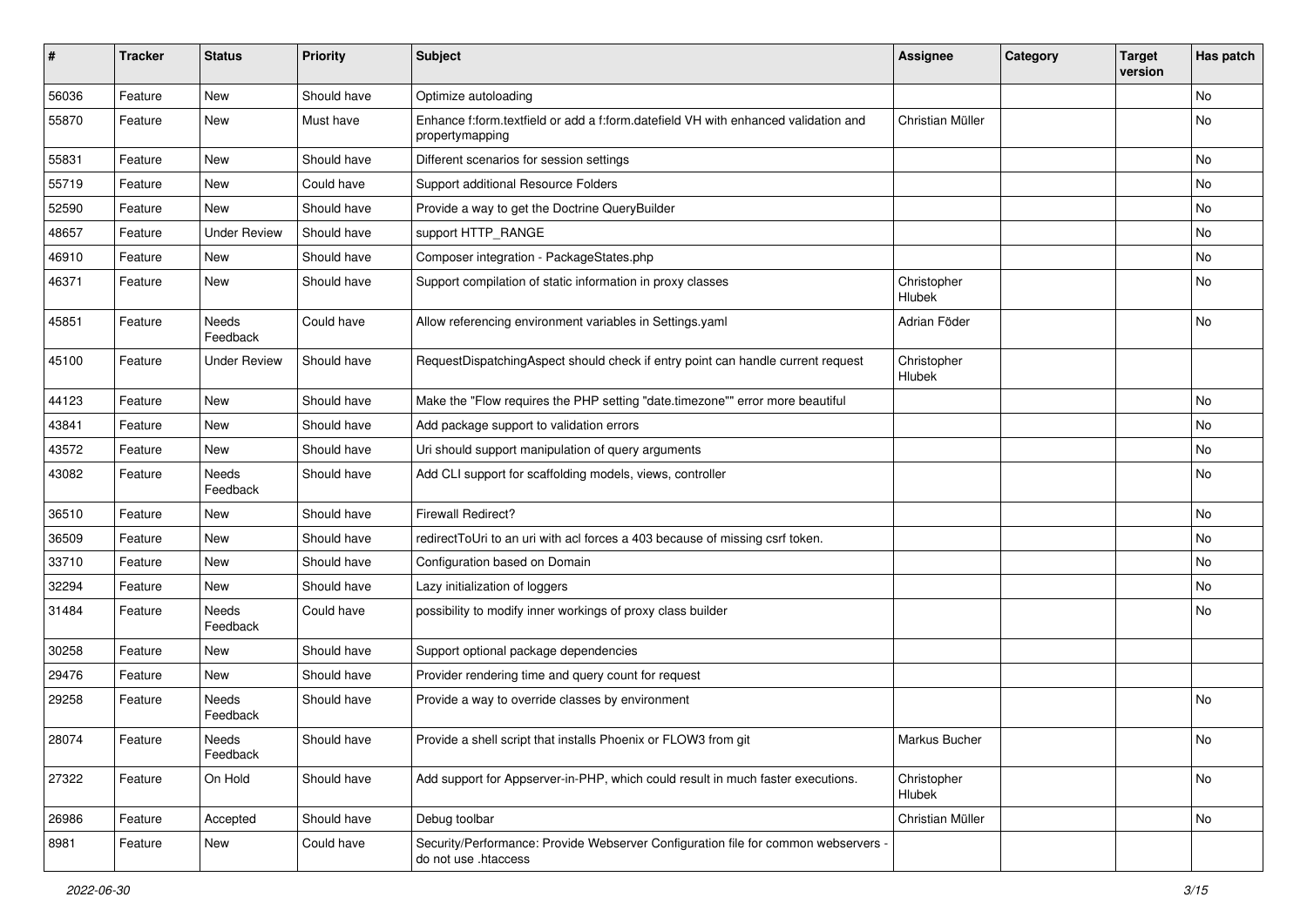| ∦     | <b>Tracker</b>   | <b>Status</b>       | <b>Priority</b> | <b>Subject</b>                                                                           | <b>Assignee</b>        | Category          | <b>Target</b><br>version | Has patch |
|-------|------------------|---------------------|-----------------|------------------------------------------------------------------------------------------|------------------------|-------------------|--------------------------|-----------|
| 58579 | Feature          | New                 | Should have     | Adding own environment constants to Flow                                                 |                        |                   | 2.x                      | No        |
| 56639 | Feature          | New                 | Must have       | Implement "getPrivateStorageUriByResource()" for recieving (image-) file URIs            | Robert Lemke           |                   | 2.x                      |           |
| 33258 | Major<br>Feature | Accepted            | Should have     | Implement support for Assetic                                                            |                        |                   |                          | <b>No</b> |
| 3585  | Major<br>Feature | New                 | Should have     | Implement support for value objects                                                      |                        |                   |                          | <b>No</b> |
| 58408 | Task             | <b>New</b>          | Should have     | Disable manualy persisting                                                               |                        |                   |                          | <b>No</b> |
| 55958 | Task             | New                 | Should have     | RFC: Use PHP 5.4 closure features for direct ObjectAccess                                |                        |                   |                          | No        |
| 52280 | Task             | <b>Under Review</b> | Should have     | Throw Exception if there is an array in PSR-0 autoload                                   |                        |                   |                          | Yes       |
| 51530 | Task             | <b>New</b>          | Should have     | Improve speed of Files::readDirectoryRecursively using RecursiveDirectoryIterator?       |                        |                   |                          | No        |
| 51286 | Task             | New                 | Should have     | Custom error views should introduce a controller context somehow                         |                        |                   |                          | No        |
| 48296 | Task             | Needs<br>Feedback   | Should have     | Missing method in ExceptionHandlerInterface                                              |                        |                   |                          | No        |
| 43930 | Task             | Needs<br>Feedback   | Should have     | Remove canRender() completely?!                                                          | Sebastian<br>Kurfuerst |                   |                          | No        |
| 42550 | Task             | <b>Under Review</b> | Should have     | Add top-level .htaccess to block everything but Web                                      | Karsten<br>Dambekalns  |                   |                          | No        |
| 35970 | Task             | New                 | Should have     | Improve performance of Utility/Arrays::integerExplode by using array map                 |                        |                   |                          | No        |
| 40802 | <b>Bug</b>       | Accepted            | Should have     | Documentation mistake (authentication)                                                   | Karsten<br>Dambekalns  | Documentation -   | 1.1.1                    | No        |
| 38004 | Bug              | Accepted            | Should have     | Missing CheatSheet folder for Getting Started manual                                     | Karsten<br>Dambekalns  | Documentation -   | 1.1.1                    | <b>No</b> |
| 58975 | Bug              | <b>New</b>          | Must have       | Fix command for Linux in Qucikstart documentation                                        |                        | Documentation -   |                          | <b>No</b> |
| 57972 | <b>Bug</b>       | New                 | Should have     | Missing @ManyToOne in example for resource                                               |                        | Documentation -   |                          | No        |
| 46120 | Bug              | New                 | Must have       | Important step missing in the installation chapter                                       |                        | Documentation -   |                          | <b>No</b> |
| 45623 | <b>Bug</b>       | New                 | Should have     | SQL error when calling TYPO3.Blog Setup controller                                       |                        | Documentation -   |                          | No        |
| 45249 | <b>Bug</b>       | New                 | Must have       | Update composer project-create command listing                                           |                        | Documentation -   |                          | No        |
| 39414 | <b>Bug</b>       | New                 | Should have     | Security Documentation                                                                   |                        | Documentation -   |                          | No        |
| 8923  | Task             | <b>Under Review</b> | Could have      | Provide a Nginx Server Configuration for FLOW3                                           | Christian Müller       | Documentation -   | 1.1.1                    | No        |
| 44542 | Task             | New                 | Should have     | Mention the risk of requestPatterns regarding foreign package's SecurityContext<br>usage | Adrian Föder           | - Documentation - |                          | No        |
| 38038 | Task             | Accepted            | Should have     | Proofread FLOW3 manual                                                                   | Ryan J. Peterson       | Documentation -   |                          | No        |
| 31339 | Task             | On Hold             | Could have      | Search                                                                                   |                        | Documentation -   |                          | No        |
| 29202 | Task             | New                 | Should have     | Provide a Cherokee Server Configuration for FLOW3                                        |                        | Documentation -   |                          |           |
| 27561 | Task             | Accepted            | Could have      | Complete documentation                                                                   |                        | Documentation -   |                          | No        |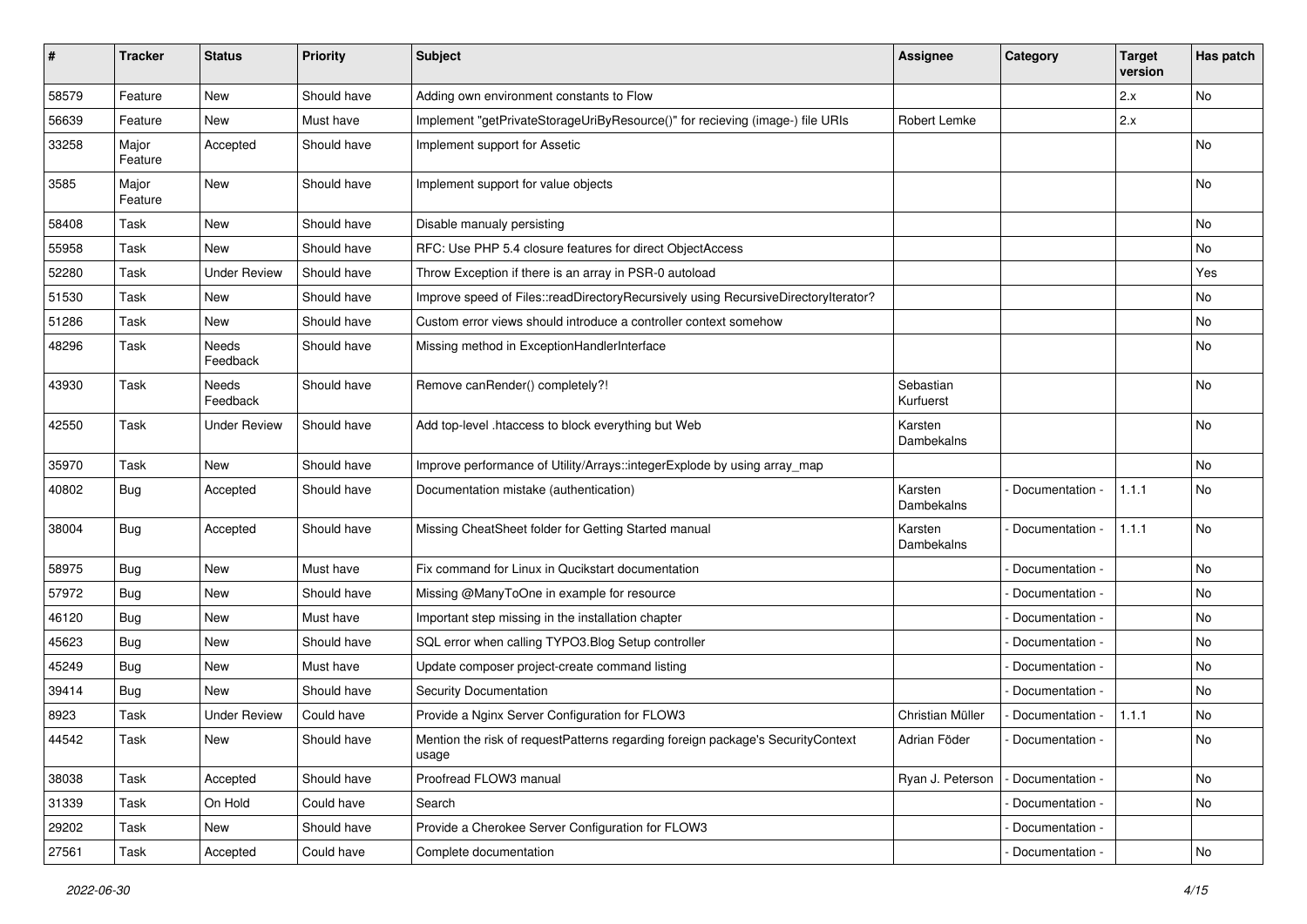| #     | <b>Tracker</b> | <b>Status</b> | <b>Priority</b> | Subject                                                                                                                                | <b>Assignee</b>       | Category                         | <b>Target</b><br>version | Has patch |
|-------|----------------|---------------|-----------------|----------------------------------------------------------------------------------------------------------------------------------------|-----------------------|----------------------------------|--------------------------|-----------|
| 42465 | Task           | <b>New</b>    | Should have     | Document i18n settings                                                                                                                 |                       | Documentation -                  | 2.0.1                    | No        |
| 40854 | Task           | New           | Must have       | Update security documentation (authentication in 1.2)                                                                                  |                       | Documentation -                  | 2.0.1                    | No.       |
| 59878 | Bug            | New           | Must have       | TYPO3\Flow\Core\Booting\Exception\SubProcessException thrown in file Scripts.php                                                       |                       | - Error Handler<br>Report -      | 1.1.1                    | No        |
| 59140 | Bug            | <b>New</b>    | -- undefined -- | TYPO3\Flow\Error\Exception thrown in file ErrorHandler.php                                                                             |                       | <b>Error Handler</b><br>Report - |                          | No.       |
| 59049 | <b>Bug</b>     | <b>New</b>    | Should have     | TYPO3\Flow\Error\Exception thrown in file ErrorHandler.php                                                                             |                       | - Error Handler<br>Report -      |                          | No        |
| 54381 | Bug            | New           | -- undefined -- | TYPO3\Flow\Core\Booting\Exception\SubProcessException thrown in file Scripts.php                                                       |                       | <b>Error Handler</b><br>Report - |                          | No.       |
| 53851 | Bug            | New           | -- undefined -- | TYPO3\Flow\Core\Booting\Exception\SubProcessException thrown in file Scripts.php                                                       |                       | <b>Error Handler</b><br>Report - |                          | No        |
| 52005 | Bug            | New           | Could have      | TYPO3\Flow\Error\Exception thrown in file ErrorHandler.php                                                                             |                       | <b>Error Handler</b><br>Report - |                          | No.       |
| 51704 | <b>Bug</b>     | <b>New</b>    | -- undefined -- | TYPO3\Flow\Error\Exception thrown in file ErrorHandler.php                                                                             |                       | - Error Handler<br>Report -      |                          | No        |
| 49801 | <b>Bug</b>     | New           | -- undefined -- | TYPO3\Flow\Security\Exception\AccessDeniedException thrown in file<br>TYPO3_Flow_Security_Authorization_AccessDecisionVoterManager.php |                       | - Error Handler<br>Report -      |                          | No.       |
| 48873 | <b>Bug</b>     | New           | Should have     | Error when calling resourceManager->deleteResource on unpublished Resource                                                             |                       | <b>Error Handler</b><br>Report - |                          | No        |
| 58894 | <b>Bug</b>     | New           | Must have       | MySQL max key length exceeded during Neos setup                                                                                        |                       | - Error Handler<br>Report -      | 2.x                      | No        |
| 39609 | Feature        | Accepted      | Should have     | <b>Migration Version</b>                                                                                                               | Karsten<br>Dambekalns | - Migrations -                   |                          | <b>No</b> |
| 37473 | <b>Bug</b>     | New           | Must have       | Subsequent Exceptions related to Doctrine Entity Manager makes it snap shut                                                            |                       | - Testing -                      |                          | <b>No</b> |
| 37831 | Task           | <b>New</b>    | Could have      | Evaluate using PHP 5.4's internal web server for Functional Testing                                                                    |                       | - Testing -                      |                          | No        |
| 3755  | Task           | New           | Must have       | Concurrency stress testing and cache mechanism                                                                                         |                       | - Testing -                      |                          |           |
| 51489 | Bug            | New           | -- undefined -- | Doctrine\Common\Annotations\AnnotationException thrown in file<br>AnnotationException.php                                              |                       | Annotations                      |                          | No        |
| 37571 | Bug            | <b>New</b>    | Must have       | Inherited proxies fail when implementing clone                                                                                         |                       | <b>AOP</b>                       |                          | No        |
| 27045 | <b>Bug</b>     | <b>New</b>    | Should have     | Introduced properties are not available in the reflection service during a compile run                                                 |                       | <b>AOP</b>                       |                          |           |
| 2974  | <b>Bug</b>     | New           | Must have       | Aspect / Proxy Cache is not emptied automatically if an interface used for introduction   Robert Lemke<br>was modified                 |                       | <b>AOP</b>                       |                          |           |
| 58153 | Bug            | New           | Should have     | Session - Scope, Property with interface annotation fails at wakeup                                                                    |                       | <b>AOP</b>                       | 2.1                      | No        |
| 47404 | Feature        | New           | Could have      | Add getters and setters methods for introduced properties                                                                              |                       | <b>AOP</b>                       |                          | No        |
| 6712  | Feature        | Accepted      | Should have     | Implement mixin support                                                                                                                | Robert Lemke          | <b>AOP</b>                       |                          |           |
| 890   | Feature        | New           | Should have     | Add priority for advice chains                                                                                                         | Robert Lemke          | <b>AOP</b>                       |                          |           |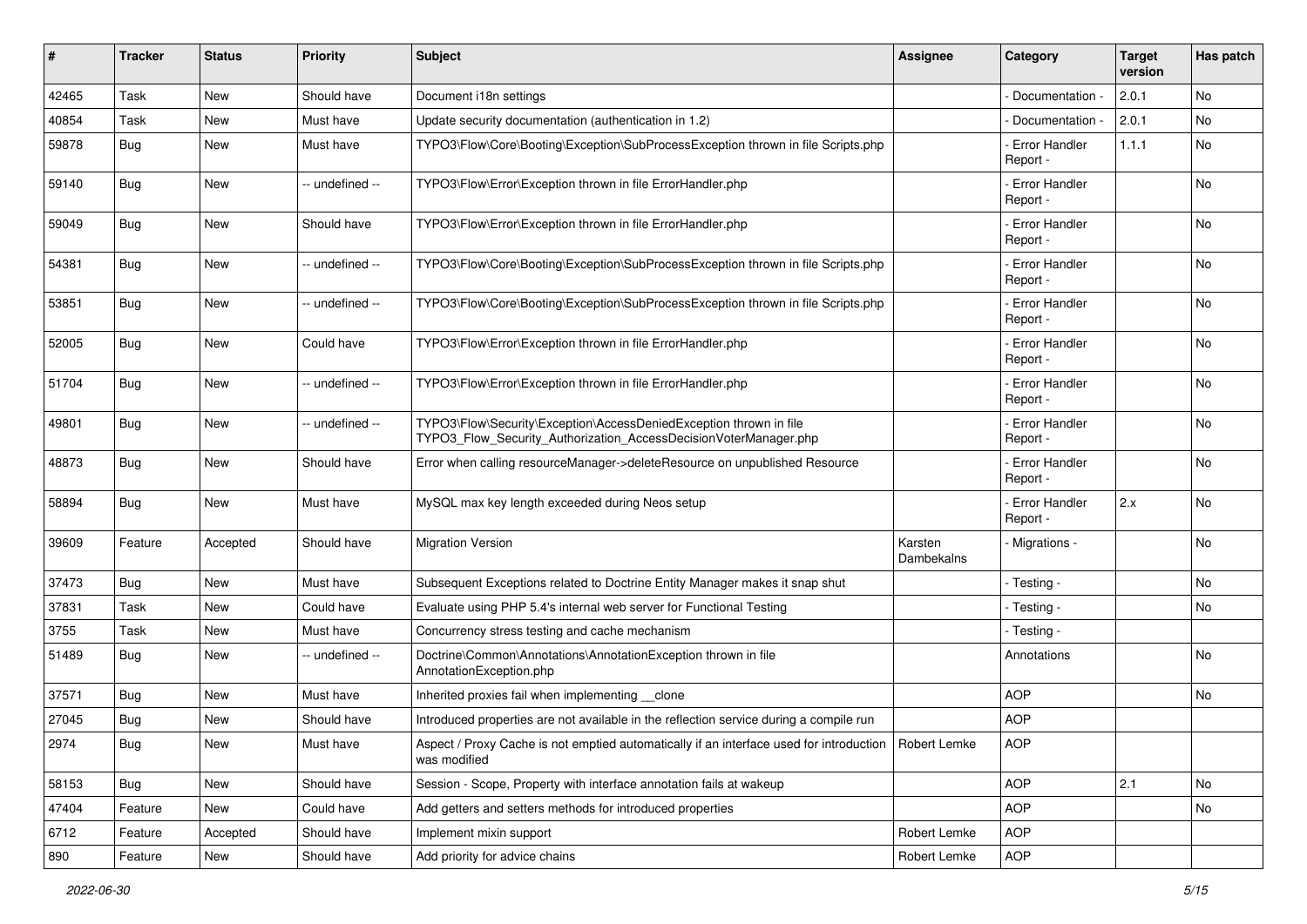| #     | <b>Tracker</b> | <b>Status</b>       | <b>Priority</b> | Subject                                                                                                      | <b>Assignee</b>       | Category      | <b>Target</b><br>version | Has patch |
|-------|----------------|---------------------|-----------------|--------------------------------------------------------------------------------------------------------------|-----------------------|---------------|--------------------------|-----------|
| 55957 | Task           | <b>New</b>          | Should have     | RFC: Optimize AOP proxies                                                                                    |                       | <b>AOP</b>    |                          | No        |
| 54446 | <b>Bug</b>     | New                 | Should have     | Cache filebackend 'include once'                                                                             |                       | Cache         |                          | No        |
| 53262 | <b>Bug</b>     | New                 | Should have     | FileBakend have some race condition                                                                          | Dominique Feyer       | Cache         |                          | Yes       |
| 40410 | Bug            | Needs<br>Feedback   | Should have     | Exception when using Apc, Memcached of Redis cache backend for reflection status<br>and object configuration | Karsten<br>Dambekalns | Cache         |                          | No        |
| 39699 | <b>Bug</b>     | Accepted            | Should have     | SQL DDL for TYPO3\FLOW3\Cache\Backend\PdoBackend                                                             | Karsten<br>Dambekalns | Cache         |                          | No.       |
| 32707 | <b>Bug</b>     | Accepted            | Must have       | <b>Bad Bad FileBackend</b>                                                                                   | Karsten<br>Dambekalns | Cache         | 2.0.1                    | No        |
| 46816 | Feature        | New                 | Should have     | Add xcache cache backend                                                                                     |                       | Cache         |                          | No.       |
| 46318 | Feature        | New                 | Should have     | [caching framework] Extend cache interface to handle multiple entries                                        |                       | Cache         |                          | No        |
| 46216 | Feature        | New                 | Should have     | Add wincache cache backend                                                                                   |                       | Cache         |                          | No        |
| 1785  | Feature        | New                 | Must have       | Automatic garbage collection for expired cache entries                                                       |                       | Cache         |                          |           |
| 46823 | Task           | Accepted            | Should have     | Detect APC and APCu correctly                                                                                |                       | Cache         |                          | No        |
| 55199 | Feature        | New                 | Should have     | Avoid Buffering of Shell output                                                                              |                       | Cli           |                          | No        |
| 37885 | Feature        | New                 | Could have      | Add CLI to show the object-configuration for a FLOW3 object-name                                             | <b>Martin Ficzel</b>  | Cli           |                          | No        |
| 35709 | Task           | New                 | Should have     | Implement global Command aliases                                                                             |                       | Cli           |                          | No        |
| 33465 | <b>Bug</b>     | New                 | Should have     | Some vital commands to recover the system fail when recovery is needed                                       |                       | Command       |                          | No.       |
| 45041 | <b>Bug</b>     | <b>New</b>          | Must have       | Set file permissions doesnt work                                                                             |                       | Command       | 2.0.1                    | No        |
| 50382 | Task           | New                 | Should have     | Impossible to use arguments in CLI that are added by overriding<br>initializeCommandMethodArguments()        |                       | Command       |                          | No        |
| 33069 | Task           | <b>New</b>          | Should have     | Make command output sparse, implement generic verbose switch                                                 |                       | Command       |                          | No.       |
| 48596 | <b>Bug</b>     | <b>Under Review</b> | Should have     | Ignored Tags configuration should be easier to configure from packages                                       | Alexander Berl        | Configuration |                          | No        |
| 60095 | Feature        | <b>Under Review</b> | Should have     | LockManager's LockHoldingStackPage should be configurable                                                    |                       | Configuration |                          | No        |
| 37373 | Feature        | <b>Under Review</b> | Should have     | Make annotation overrides / "injection" via Objects.yaml possible                                            | <b>Marc Neuhaus</b>   | Configuration |                          | No        |
| 8464  | Feature        | New                 | Should have     | Write settings using the ConfigurationManager                                                                |                       | Configuration |                          | No        |
| 51312 | <b>Bug</b>     | New                 | Should have     | Default php error handler generates warning (when loading<br>TYPO3\Flow\Error\Exception class)               |                       | Core          | 2.0                      | No        |
| 56544 | Bug            | New                 | Must have       | FLOW Exception on tar package inclusion via composer                                                         |                       | Core          |                          | No        |
| 54181 | <b>Bug</b>     | New                 | Could have      | Use date default timezone get() instead of ini get('date.timezone')                                          |                       | Core          |                          | Yes       |
| 52909 | Bug            | New                 | Should have     | Class Loader fallback to non-proxy hides fatal errors                                                        |                       | Core          |                          | No        |
| 51120 | <b>Bug</b>     | New                 | Must have       | \TYPO3\Flow\Core\Booting::buildSubprocessCommand - wrong command if passed<br>more than one parameters       |                       | Core          |                          | No        |
| 50080 | <b>Bug</b>     | Needs<br>Feedback   | Should have     | Broken concept for CLI/Web separation                                                                        | Karsten<br>Dambekalns | Core          |                          | No        |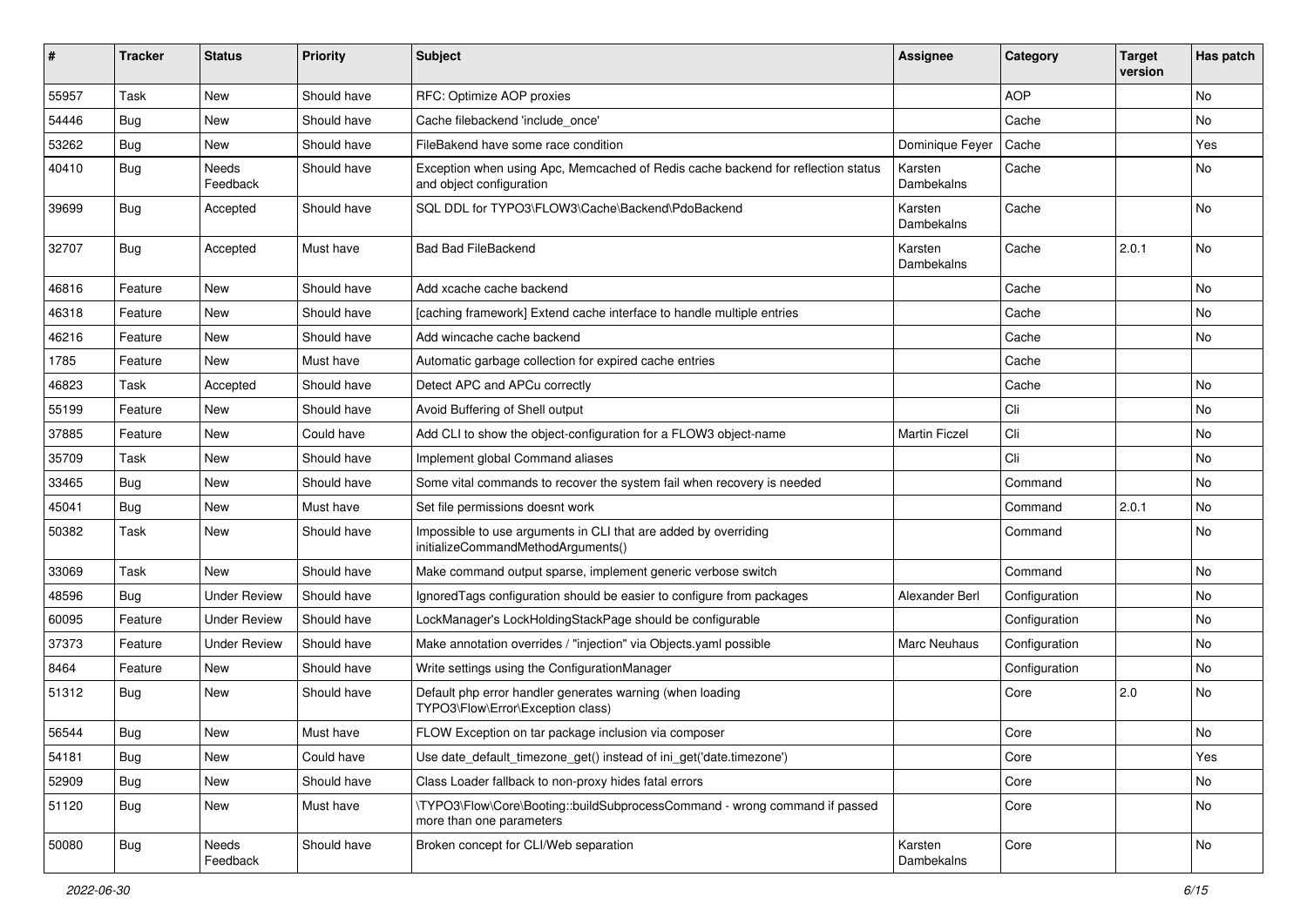| ∦     | <b>Tracker</b>   | <b>Status</b>       | <b>Priority</b> | <b>Subject</b>                                                                                     | <b>Assignee</b>              | Category    | <b>Target</b><br>version | Has patch |
|-------|------------------|---------------------|-----------------|----------------------------------------------------------------------------------------------------|------------------------------|-------------|--------------------------|-----------|
| 42520 | <b>Bug</b>       | New                 | Must have       | Cache must be flushed globally for package state changes                                           |                              | Core        |                          | <b>No</b> |
| 32574 | <b>Bug</b>       | Accepted            | Should have     | FLOW3 enters fork bombs when using cgi-fcgi vs cli                                                 | Karsten<br>Dambekalns        | Core        |                          | No        |
| 51809 | Bug              | <b>Under Review</b> | Must have       | Commit "[BUGFIX] Published resources don't support symlinks" produces an fatal<br>error on Windows | Adrian Föder                 | Core        | 2.0.1                    | No        |
| 47487 | Bug              | New                 | Should have     | Functional test classes in package without classes are not compiled                                |                              | Core        | 2.0.1                    | No        |
| 43541 | <b>Bug</b>       | New                 | Should have     | Incomplete classes path detection for PSR-0                                                        |                              | Core        | 2.0.1                    | No        |
| 39096 | <b>Bug</b>       | New                 | Should have     | Unnecessary compile invoked in non production context?                                             |                              | Core        | 2.0.1                    | No        |
| 58622 | Feature          | New                 | Must have       | Clearer Exception: Array to string conversion                                                      |                              | Core        |                          | <b>No</b> |
| 40555 | Feature          | Accepted            | Must have       | Missing command arguments parameter in Core\Booting\Scripts::executeCommand()                      | Karsten<br><b>Dambekalns</b> | Core        |                          | Yes       |
| 39088 | Feature          | New                 | Should have     | Add a sgnalslot before compilation                                                                 |                              | Core        |                          | No        |
| 38222 | Feature          | New                 | Could have      | Step execution signals with concrete name                                                          |                              | Core        |                          | No        |
| 33049 | Feature          | New                 | Could have      | Allow configuration of context without environment variable (needed for IIS)                       |                              | Core        |                          | No        |
| 30418 | Feature          | New                 | Should have     | Package bootstrapping following dependencies                                                       |                              | Core        |                          |           |
| 46425 | Task             | <b>Under Review</b> | Should have     | DI proxy classes use raw reflection instead of RelfectionService                                   | Christian Müller             | Core        | 2.0.1                    | No        |
| 35868 | Bug              | On Hold             | Must have       | Unstable condition in Utility\Environment                                                          | Karsten<br>Dambekalns        | Environment |                          | No        |
| 36955 | Feature          | New                 | Should have     | Add type filter to var_dump()                                                                      |                              | Error       |                          | No        |
| 51763 | Bug              | New                 | Should have     | HttpRequest always returns content of the current request                                          |                              | Http        |                          | No        |
| 47073 | <b>Bug</b>       | New                 | Must have       | Cookie causes Error after Update                                                                   |                              | Http        |                          | No        |
| 56916 | Feature          | New                 | Should have     | Support PATCH request method as of RFC5789                                                         |                              | Http        |                          | <b>No</b> |
| 47339 | Feature          | Needs<br>Feedback   | Could have      | Allow RequestHandlers to get the current Request injected                                          | Alexander Berl               | Http        |                          | No        |
| 37212 | Feature          | Accepted            | Must have       | Edge Side Includes (ESI)                                                                           | Robert Lemke                 | Http        |                          | No        |
| 58184 | Major<br>Feature | New                 | Should have     | HTTP request argument building for different use cases                                             |                              | <b>Http</b> |                          | No        |
| 44712 | Task             | Accepted            | Should have     | Decouple Argument-Building in the HTTP-Request-Constructor                                         |                              | Http        |                          | No        |
| 46066 | Bug              | New                 | Should have     | Currency formatter uses wrong format for ISO 4217 currency codes                                   |                              | 118n        |                          | No        |
| 33024 | <b>Bug</b>       | Accepted            | Must have       | Exception when validating a float in a Model with the Number validator                             | Karsten<br>Dambekalns        | 118n        |                          | No        |
| 44361 | Bug              | New                 | Should have     | TYPO3\Flow\I18n\Formatter\DatetimeFormatter - caching DATETIME type                                |                              | 118n        | 2.0.1                    | No        |
| 35388 | Feature          | New                 | Could have      | Use the current package as default for translations within controllers                             |                              | 118n        |                          | No        |
| 35030 | Feature          | <b>Under Review</b> | Should have     | Dynamic locale detection                                                                           | Karsten<br>Dambekalns        | 118n        |                          | No        |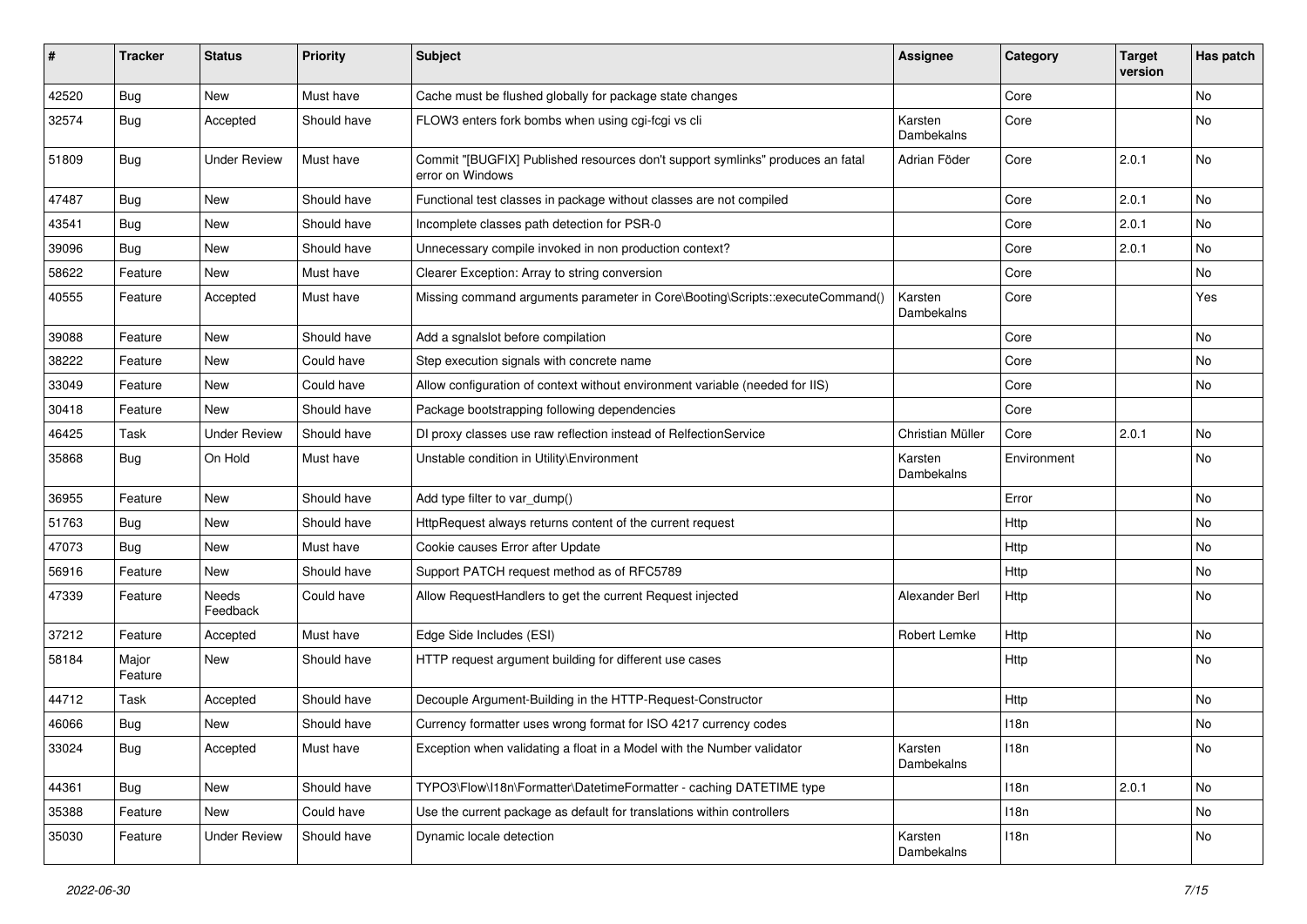| #     | <b>Tracker</b>   | <b>Status</b>       | <b>Priority</b> | <b>Subject</b>                                                                                                       | <b>Assignee</b>       | Category         | <b>Target</b><br>version | Has patch |
|-------|------------------|---------------------|-----------------|----------------------------------------------------------------------------------------------------------------------|-----------------------|------------------|--------------------------|-----------|
| 33018 | Feature          | <b>New</b>          | Should have     | Translator should support override of labels from other packages                                                     |                       | 118n             |                          | <b>No</b> |
| 32607 | Feature          | Needs<br>Feedback   | Should have     | Export localized strings for JS consumption                                                                          | Karsten<br>Dambekalns | 118n             |                          | No        |
| 26943 | Feature          | Needs<br>Feedback   | Should have     | Add i18n support to domain models                                                                                    | Karsten<br>Dambekalns | 118n             |                          | No        |
| 9313  | Feature          | New                 | Should have     | Support for currencies                                                                                               |                       | 118 <sub>n</sub> |                          | No        |
| 62292 | Major<br>Feature | New                 | Should have     | Support for entity translation                                                                                       |                       | 118n             | 2.x                      | No        |
| 49806 | Task             | Accepted            | Should have     | Date formatting should care about the time zone                                                                      | Adrian Föder          | 118n             |                          | No        |
| 36840 | Task             | Accepted            | Should have     | Improve exception for wrong locales                                                                                  | Karsten<br>Dambekalns | 118n             |                          | No        |
| 49025 | Task             | <b>Under Review</b> | Could have      | Dynamic locale detection / determination                                                                             | Adrian Föder          | 118n             | 2.1                      | <b>No</b> |
| 54744 | Bug              | New                 | Should have     | System.log contains many NOTICE Flow The argument "workspace" declared in<br>pointcut does not exist in method TYPO3 |                       | Log              |                          | No        |
| 49039 | Feature          | New                 | Could have      | RFC: Use PSR-3 logger interface in Flow                                                                              |                       | Log              |                          | No        |
| 46050 | Feature          | New                 | Could have      | To decouple log file writing at Logger->logException                                                                 |                       | Log              |                          | No        |
| 9861  | Feature          | Needs<br>Feedback   | Should have     | Leave logging up and running as long as possible                                                                     |                       | Log              |                          | No        |
| 3312  | Feature          | Needs<br>Feedback   | Should have     | Allow for easy logging by annotations                                                                                | Robert Lemke          | Log              |                          |           |
| 48862 | Feature          | <b>New</b>          | Should have     | Possibility to exclude package from file monitoring                                                                  |                       | Monitor          |                          | No        |
| 48532 | <b>Bug</b>       | <b>Under Review</b> | Should have     | JsonView Configuration behaves differently for arrays and objects                                                    | Alexander Berl        | <b>MVC</b>       |                          | <b>No</b> |
| 39674 | <b>Bug</b>       | New                 | Should have     | \TYPO3\FLOW3\var_dump behaves weird in controller actions doing return                                               |                       | <b>MVC</b>       |                          | No        |
| 30424 | <b>Bug</b>       | New                 | Must have       | Forward object arguments with changes                                                                                |                       | <b>MVC</b>       |                          |           |
| 44186 | Bug              | New                 | Should have     | Request does not accept custom Content-Type                                                                          |                       | <b>MVC</b>       | 2.0.1                    | No        |
| 44185 | <b>Bug</b>       | New                 | Should have     | XML body always need a root node                                                                                     |                       | <b>MVC</b>       | 2.0.1                    | No        |
| 44184 | <b>Bug</b>       | New                 | Should have     | Request arguments are not merged correctly for single object actions                                                 |                       | <b>MVC</b>       | 2.0.1                    | No        |
| 54037 | Feature          | <b>Under Review</b> | Should have     | JsonView accepts encoding options                                                                                    |                       | <b>MVC</b>       |                          | <b>No</b> |
| 51459 | Feature          | New                 | Should have     | Allow catching of particular exceptions on property mapping                                                          |                       | <b>MVC</b>       |                          | No        |
| 34674 | Feature          | Accepted            | Should have     | NotFoundView is not injected in ActionController                                                                     | Robert Lemke          | MVC              |                          | No        |
| 30890 | Feature          | Accepted            | Should have     | Developer Toolbar                                                                                                    | Christian Müller      | <b>MVC</b>       |                          | No        |
| 30428 | Feature          | New                 | Should have     | Cloning of request arguments                                                                                         |                       | <b>MVC</b>       |                          |           |
| 30423 | Feature          | New                 | Should have     | Rendering template of other action without forward                                                                   |                       | <b>MVC</b>       |                          | No        |
| 28231 | Feature          | New                 | Should have     | Allow output to STDERR for CLI Response                                                                              |                       | <b>MVC</b>       |                          |           |
| 26745 | Feature          | New                 | Should have     | MVC should know about entities lying in the session                                                                  |                       | <b>MVC</b>       |                          | No        |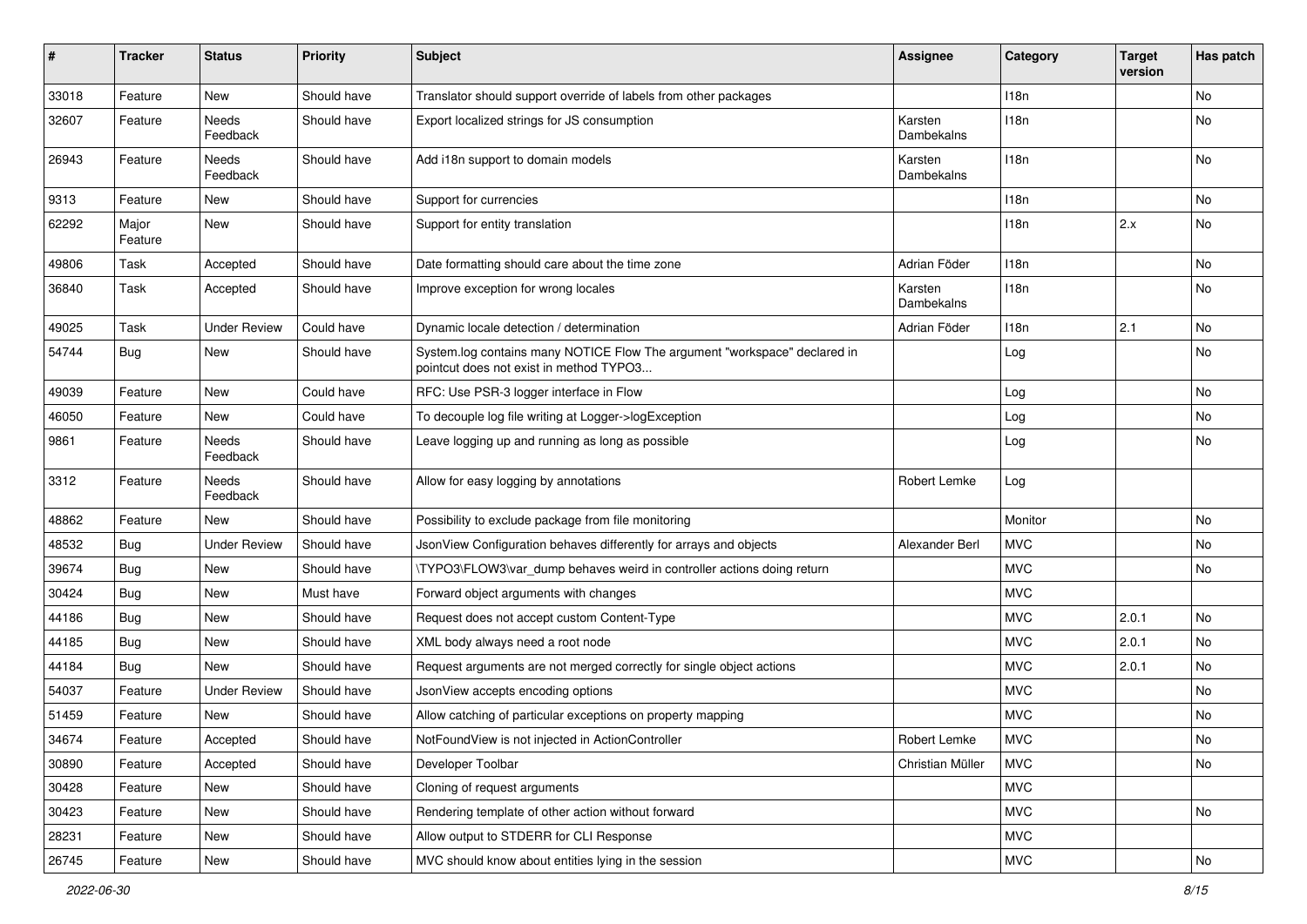| ∦     | <b>Tracker</b> | <b>Status</b>            | <b>Priority</b> | <b>Subject</b>                                                                                              | <b>Assignee</b>             | Category      | <b>Target</b><br>version | Has patch |
|-------|----------------|--------------------------|-----------------|-------------------------------------------------------------------------------------------------------------|-----------------------------|---------------|--------------------------|-----------|
| 3728  | Feature        | New                      | Should have     | Support arrays of objects as controller arguments                                                           |                             | <b>MVC</b>    |                          |           |
| 3580  | Feature        | New                      | Must have       | Create an administration panel for the FLOW3 Development context                                            |                             | <b>MVC</b>    |                          |           |
| 3306  | Feature        | Accepted                 | Should have     | Flush routes cache automatically on class file modifications                                                | <b>Robert Lemke</b>         | <b>MVC</b>    |                          |           |
| 3305  | Feature        | Accepted                 | Must have       | Unmodified objects retrieved from a repository should not be validated in the<br>controller                 | Robert Lemke                | <b>MVC</b>    |                          | No        |
| 3153  | Feature        | <b>New</b>               | Should have     | Support of action based filter rules defined by annotation.                                                 |                             | <b>MVC</b>    |                          |           |
| 2817  | Feature        | Needs<br>Feedback        | Should have     | Provide safeguard for preventing multiple submits of a form                                                 |                             | <b>MVC</b>    |                          | No        |
| 25907 | Task           | New                      | Should have     | Referrer should only contain the URI of the previous request                                                |                             | <b>MVC</b>    |                          |           |
| 58773 | Bug            | Accepted                 | Should have     | Improve NoMatchingRouteException                                                                            | Bastian<br>Waidelich        | MVC - Routing |                          | <b>No</b> |
| 58494 | Bug            | <b>Needs</b><br>Feedback | Must have       | Inifinite redirects if index.php presents in URI                                                            | <b>Bastian</b><br>Waidelich | MVC - Routing |                          | <b>No</b> |
| 53350 | Bug            | Accepted                 | Should have     | Trying to create a Link in an Template in CLI Context should provide a helpful<br>exception                 | Bastian<br>Waidelich        | MVC - Routing |                          | No        |
| 50395 | Bug            | Accepted                 | Should have     | Route cache caches routes for non dispatchable requests                                                     | Bastian<br>Waidelich        | MVC - Routing |                          | No        |
| 45917 | Bug            | New                      | Should have     | RoutePartHandler transliteration must be improved                                                           |                             | MVC - Routing |                          | No        |
| 45405 | <b>Bug</b>     | Accepted                 | Should have     | Uncaught Exception in DynamicRoutePart                                                                      | Bastian<br>Waidelich        | MVC - Routing |                          | No        |
| 44891 | Feature        | <b>New</b>               | Should have     | Routes should be able to enforce http/https protocol                                                        |                             | MVC - Routing |                          | <b>No</b> |
| 37405 | Feature        | <b>Under Review</b>      | Should have     | When changing a property wich is used in routing the Link-VH should direkt to the<br>new properties value   |                             | MVC - Routing |                          | No        |
| 29972 | Feature        | <b>Under Review</b>      | Should have     | <b>Configurable Redirects</b>                                                                               | <b>Tim Kandel</b>           | MVC - Routing |                          | No        |
| 53224 | Bug            | <b>New</b>               | Should have     | Constructor in subclass breaks call chain leading to missing identifier / uuid                              |                             | Object        |                          | No        |
| 46974 | Bug            | Accepted                 | Should have     | Original and Proxy class in one file makes it difficult to reach 100% code coverage for<br>functional tests | Christian Müller            | Object        |                          | No        |
| 40283 | <b>Bug</b>     | New                      | Should have     | New constructor in grandparent class not called                                                             |                             | Object        |                          | No        |
| 35083 | <b>Bug</b>     | New                      | Should have     | involving SecurityContext in Widget's __wakeup situation leads to an exception                              |                             | Object        |                          | No        |
| 31210 | <b>Bug</b>     | New                      | Must have       | constructor of proxy class not compatible with interfaces defening a constructor                            |                             | Object        |                          | No        |
| 27088 | <b>Bug</b>     | On Hold                  | Should have     | initializeObject() is called too early when reconstructing entities                                         |                             | Object        |                          | No        |
| 25988 | <b>Bug</b>     | New                      | Should have     | Useless proxies are built for some classes                                                                  |                             | Object        |                          |           |
| 47331 | <b>Bug</b>     | Accepted                 | Must have       | ObjectManager shutdown with Dependency Injection Proxy causes fatal errors                                  |                             | Object        | 2.0.1                    | No        |
| 46716 | <b>Bug</b>     | New                      | Must have       | Empty class names in Dependencylnjection proxy code when using Caches /<br>Factory-created dependencies     |                             | Object        | 2.0.1                    | No        |
| 42101 | Bug            | New                      | Must have       | Proxyclasses are not rebuild in Development context unless cache is empty                                   |                             | Object        | 2.0.1                    | No        |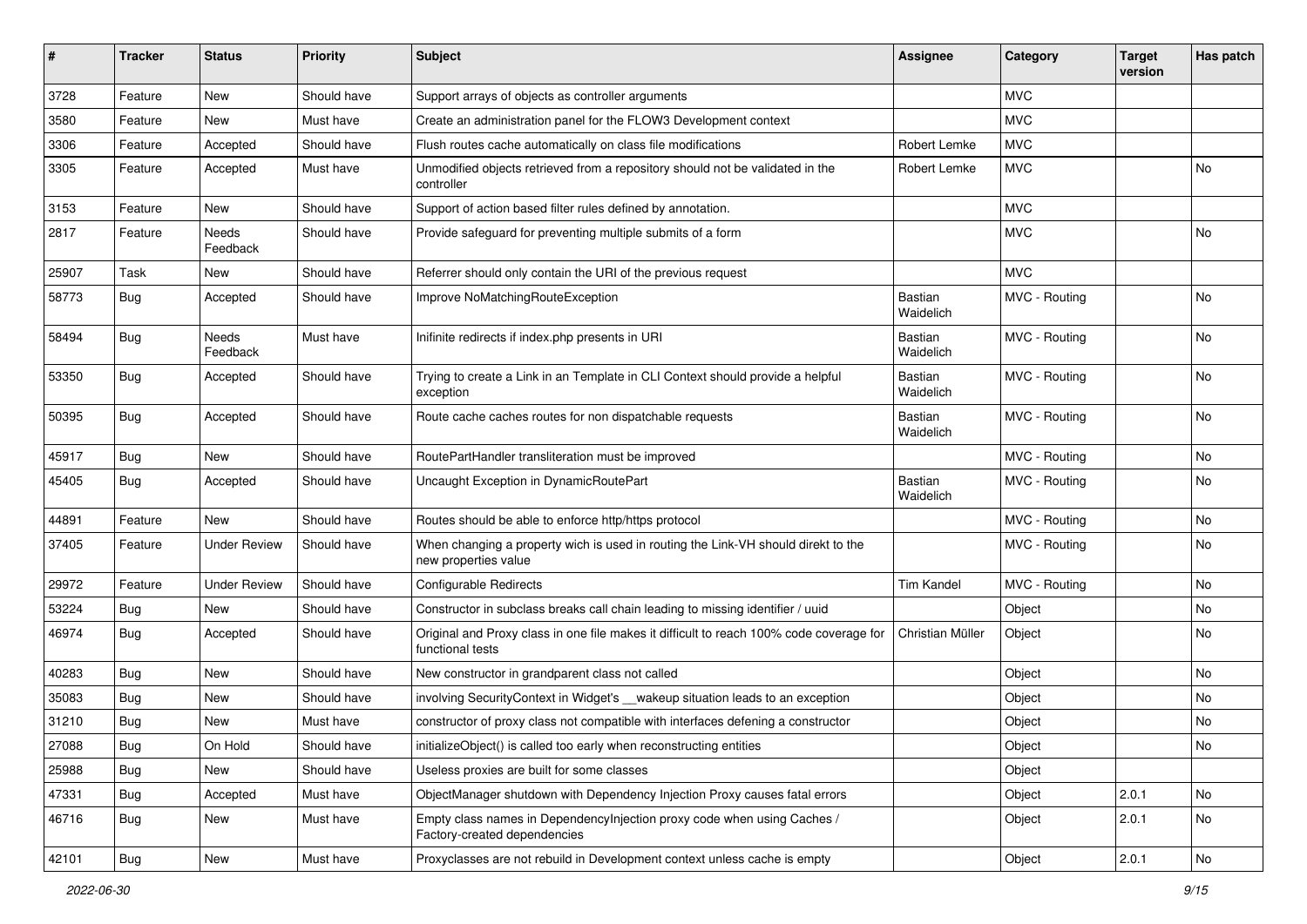| $\sharp$ | <b>Tracker</b> | <b>Status</b>       | <b>Priority</b> | <b>Subject</b>                                                                               | <b>Assignee</b>         | Category    | <b>Target</b><br>version | Has patch |
|----------|----------------|---------------------|-----------------|----------------------------------------------------------------------------------------------|-------------------------|-------------|--------------------------|-----------|
| 35783    | Feature        | New                 | Should have     | Lifecycle method after property mapping                                                      |                         | Object      |                          | No        |
| 31262    | Feature        | New                 | Should have     | Named arguments in Objects yaml for constructor arguments                                    |                         | Object      |                          | No        |
| 31261    | Feature        | New                 | Should have     | Virtual objects - generate proxy classes for interfaces                                      |                         | Object      |                          | No        |
| 3588     | Feature        | Accepted            | Should have     | Support value objects in the Object Factory                                                  | Robert Lemke            | Object      |                          |           |
| 57437    | Bug            | New                 | Should have     | Composer package replacement is not supported                                                |                         | Package     |                          | No        |
| 54458    | <b>Bug</b>     | New                 | Should have     | Missing Version Number in packages                                                           |                         | Package     |                          | <b>No</b> |
| 53620    | <b>Bug</b>     | New                 | Should have     | Move Classes/TYPO3/Flow/Composer to own Package                                              |                         | Package     |                          | No        |
| 47858    | Bug            | Needs<br>Feedback   | Should have     | Remove .htaccess from Composer Installer Essentials                                          | Christopher<br>Hlubek   | Package     | 2.0.1                    | No        |
| 50262    | Feature        | New                 | Could have      | Add Keywords to composer Json                                                                |                         | Package     |                          | <b>No</b> |
| 41900    | Feature        | Accepted            | Should have     | Check for duplicate PSR-0 autoload namespaces                                                | Christian Jul<br>Jensen | Package     |                          | No        |
| 5774     | Feature        | New                 | Should have     | Package Manager should clear all cache entries tagged with %PACKAGE%                         |                         | Package     |                          |           |
| 1856     | Feature        | New                 | Should have     | The Package Manager checks dependencies between packages on each activation,<br>deactivation | Christopher<br>Hlubek   | Package     |                          |           |
| 41832    | Task           | New                 | Should have     | Improve error handling for incompatible packages                                             | Christian Jul<br>Jensen | Package     |                          | No        |
| 41414    | Task           | Needs<br>Feedback   | Should have     | Check packageKey naming / file structure below Packages/Vendor                               |                         | Package     |                          | No        |
| 59442    | Bug            | <b>Under Review</b> | Should have     | Composite primary keys including foreign entity don't work                                   |                         | Persistence |                          | No        |
| 59366    | <b>Bug</b>     | <b>Under Review</b> | Should have     | fix* lifecycle callbacks should not be registered for unproxied entities                     |                         | Persistence |                          | No        |
| 59322    | <b>Bug</b>     | New                 | Should have     | Mssing field exception should show missing migrations as well                                |                         | Persistence |                          | No        |
| 56573    | <b>Bug</b>     | New                 | Should have     | Converting by Flow\Identity                                                                  |                         | Persistence |                          | No        |
| 52014    | <b>Bug</b>     | New                 | Should have     | Migration makes fields NOT NULL even though not true                                         |                         | Persistence |                          | No        |
| 51188    | <b>Bug</b>     | New                 | Should have     | Doctrine does not respect AOP-injected properties                                            |                         | Persistence |                          | No        |
| 46010    | Bug            | New                 | Should have     | Generating a DiscriminatorMap with base class in different namespace does not work           |                         | Persistence |                          | No        |
| 45640    | Bug            | New                 | Could have      | Every relation is set to cascade=all if the related entity is no aggregate root              |                         | Persistence |                          | No        |
| 44244    | <b>Bug</b>     | New                 | Should have     | defaultOrderings aren't applied on related objects                                           |                         | Persistence |                          | No        |
| 43967    | Bug            | New                 | Should have     | Error in evaluating orphanRemoval in Flow Annotation driver                                  |                         | Persistence |                          | No        |
| 43192    | Bug            | Accepted            | Should have     | findByIdentifier() for non-persisted objects not working for custom identifier properties    | Karsten<br>Dambekalns   | Persistence |                          | No        |
| 37354    | <b>Bug</b>     | Accepted            | Should have     | Do not apply generateValueHash() and generateUuid() if custom identifier is used             | Karsten<br>Dambekalns   | Persistence |                          | No        |
| 37352    | <b>Bug</b>     | <b>Under Review</b> | Must have       | generateValueHash() should use getIdentifierByObject()                                       | Karsten<br>Dambekalns   | Persistence |                          | No        |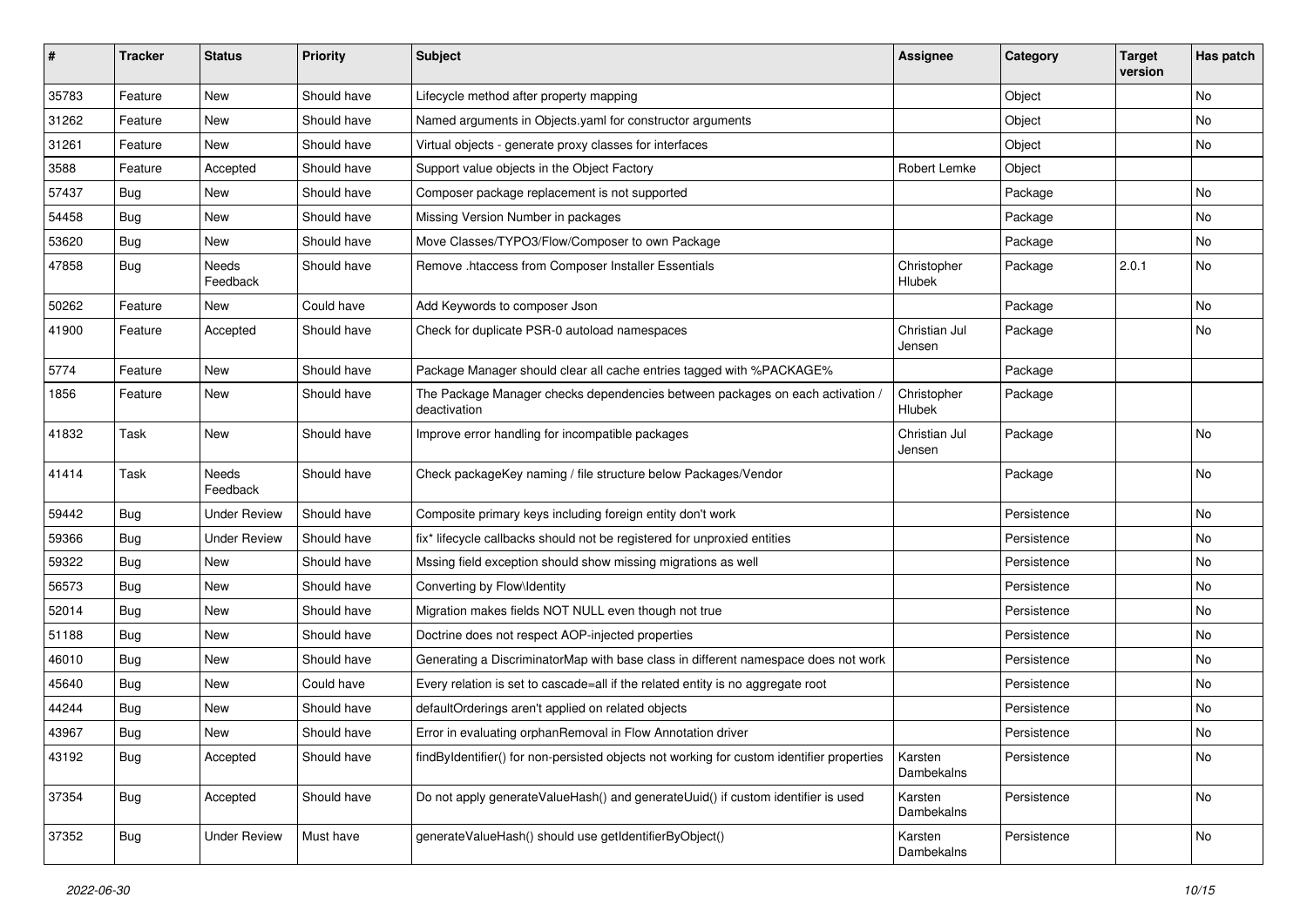| #     | <b>Tracker</b>   | <b>Status</b>       | <b>Priority</b> | Subject                                                                                       | <b>Assignee</b>        | Category    | <b>Target</b><br>version | Has patch |
|-------|------------------|---------------------|-----------------|-----------------------------------------------------------------------------------------------|------------------------|-------------|--------------------------|-----------|
| 36804 | <b>Bug</b>       | <b>New</b>          | Should have     | Orphaned entities within aggregates are not removed                                           |                        | Persistence |                          | No        |
| 36495 | <b>Bug</b>       | New                 | Should have     | HTTP Response is sent before persistence preventing Exceptions to be displayed on<br>redirect |                        | Persistence |                          | No        |
| 34879 | <b>Bug</b>       | Accepted            | Must have       | Proxied object is not update()able                                                            | Karsten<br>Dambekalns  | Persistence |                          | No        |
| 29425 | <b>Bug</b>       | <b>New</b>          | Should have     | Deletion of a blog post with resources fails with FK constraint error                         |                        | Persistence |                          |           |
| 28016 | <b>Bug</b>       | Needs<br>Feedback   | Should have     | Cascade remove of cleared ArrayCollection                                                     | Karsten<br>Dambekalns  | Persistence |                          | No        |
| 13559 | Bug              | Accepted            | Should have     | ObjectSerializer failes with persistent objects within arrays                                 | Karsten<br>Dambekalns  | Persistence |                          | No        |
| 43190 | Bug              | Accepted            | Should have     | Misleading exception message for incompatible database structure                              | Karsten<br>Dambekalns  | Persistence | 2.0.1                    | No        |
| 54046 | Bug              | New                 | Must have       | Removal of ValueObjects from a ManyToMany relationship is not possible                        |                        | Persistence | 2.1                      | No        |
| 59672 | Feature          | <b>Under Review</b> | Should have     | Add support for Doctrine 2.5 embeddables                                                      | Alexander Berl         | Persistence |                          | No        |
| 55793 | Feature          | <b>Under Review</b> | Could have      | Add Support for groupBy                                                                       | Kerstin<br>Huppenbauer | Persistence |                          | No        |
| 49050 | Feature          | New                 | Should have     | Allow Subqueries in QueryInterface                                                            |                        | Persistence |                          | No.       |
| 47951 | Feature          | New                 | Should have     | Warn if persistence stack is not empty at the end of a get-request                            |                        | Persistence |                          | No        |
| 41420 | Feature          | New                 | Should have     | Support entity versioning                                                                     |                        | Persistence |                          | No        |
| 37372 | Feature          | Accepted            | Should have     | Inheritance in ORM should be configured automatically                                         | Karsten<br>Dambekalns  | Persistence |                          | No        |
| 36715 | Feature          | Accepted            | Should have     | Make simultaneous use of multiple persistence backends possible                               | Karsten<br>Dambekalns  | Persistence |                          | No        |
| 30933 | Feature          | Needs<br>Feedback   | Should have     | Check for unique constraints on add()                                                         | Karsten<br>Dambekalns  | Persistence |                          | No        |
| 28136 | Feature          | New                 | Should have     | HTTP Semantics for Transactions and more                                                      |                        | Persistence |                          | No        |
| 9537  | Feature          | New                 | Should have     | Query criterions should be able to compare whole objects                                      |                        | Persistence |                          |           |
| 56602 | Major<br>Feature | New                 | Should have     | Handling Of Multi Identity Entities                                                           |                        | Persistence |                          | No        |
| 55953 | Task             | New                 | Could have      | Repair and streamline ValueObject support                                                     |                        | Persistence |                          | No        |
| 46009 | Task             | New                 | Should have     | Improve error message for missing class in Flow annotation driver                             |                        | Persistence |                          | No        |
| 44396 | Task             | Accepted            | Should have     | Move Doctrine ORM integration onto own namespace                                              | Karsten<br>Dambekalns  | Persistence |                          | No        |
| 44375 | Task             | Accepted            | Should have     | Make all persistence reads go through repositories                                            | Karsten<br>Dambekalns  | Persistence |                          | No        |
| 43993 | Task             | New                 | Should have     | Warn when no migrations are found at all during doctrine: migrate                             |                        | Persistence |                          | No        |
| 41807 | Task             | <b>Under Review</b> | Should have     | Initialize the eventmanager in the EntityManagerInterface                                     |                        | Persistence |                          | No        |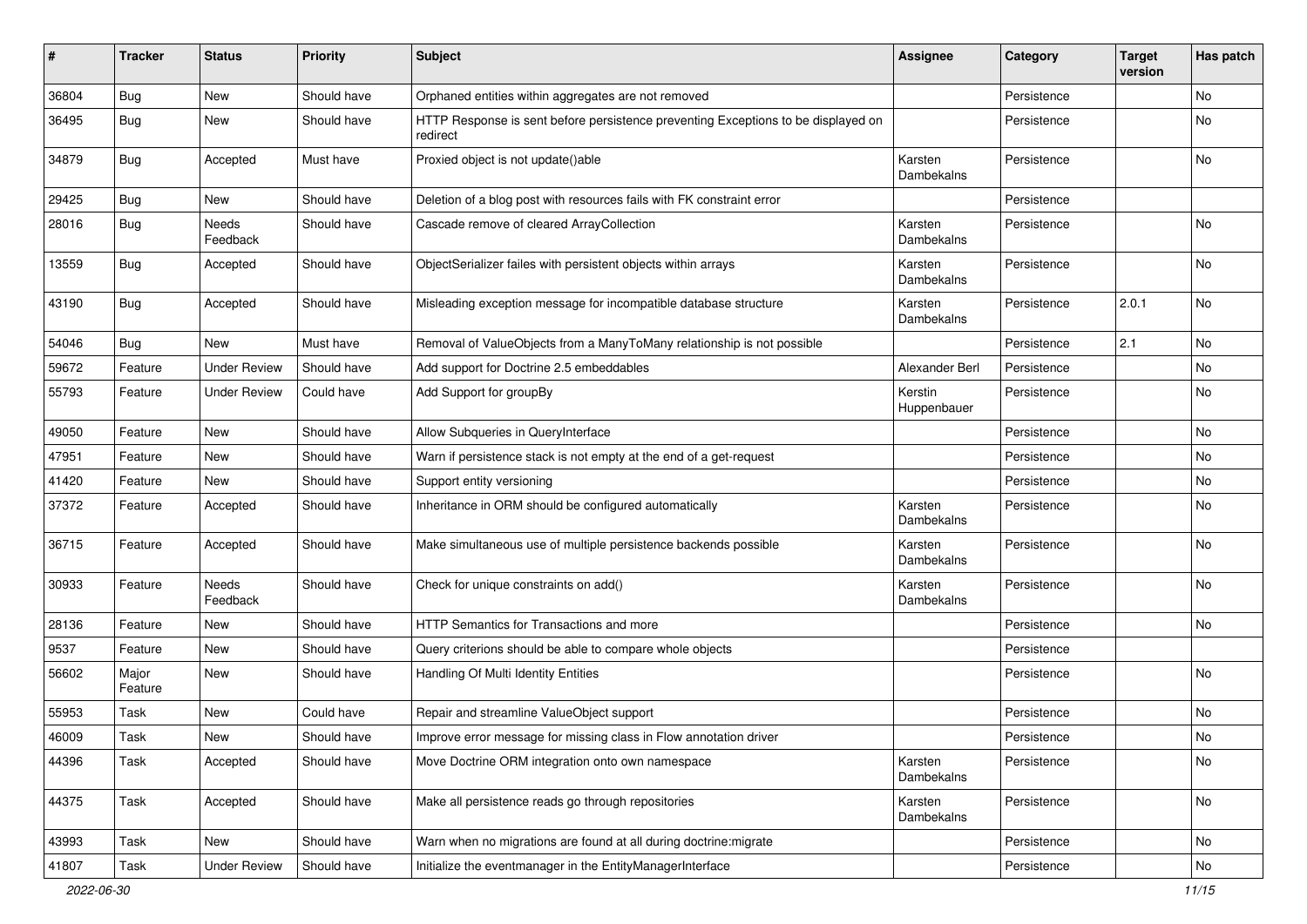| #     | <b>Tracker</b> | <b>Status</b>            | <b>Priority</b> | <b>Subject</b>                                                                                                                                          | <b>Assignee</b>        | Category   | <b>Target</b><br>version | Has patch      |
|-------|----------------|--------------------------|-----------------|---------------------------------------------------------------------------------------------------------------------------------------------------------|------------------------|------------|--------------------------|----------------|
| 59023 | Bug            | <b>New</b>               | Should have     | BooleanConverter should not convert empty values to boolean                                                                                             |                        | Property   |                          | N <sub>o</sub> |
| 56107 | Bug            | New                      | Should have     | Property mapping configuration only supports one wildcard at a time                                                                                     |                        | Property   |                          | No             |
| 49566 | Bug            | New                      | Should have     | NULL source values are not handled correctly                                                                                                            | Adrian Föder           | Property   |                          | No             |
| 37292 | <b>Bug</b>     | <b>Under Review</b>      | Should have     | PropertyMappingConfiguration::mapUnknownProperties is not passed down to<br>Subconfiguration                                                            | Sebastian<br>Kurfuerst | Property   |                          | Yes            |
| 34134 | <b>Bug</b>     | Needs<br>Feedback        | Should have     | PropertyMapper throws unnecessary exception                                                                                                             | Christian Müller       | Property   |                          | <b>Yes</b>     |
| 47273 | Feature        | <b>New</b>               | Should have     | Support mapping properties with differing types for setter and property                                                                                 |                        | Property   |                          | No             |
| 37279 | Feature        | <b>New</b>               | Should have     | <b>Request PropertyMapping</b>                                                                                                                          |                        | Property   |                          | No             |
| 34133 | Feature        | New                      | Could have      | RFC: Handle Semicolons in Path part of URIs as Scoped Path Parameters                                                                                   |                        | Property   |                          | <b>No</b>      |
| 32106 | Feature        | Accepted                 | Should have     | Support for Object source in PropertyMapper                                                                                                             |                        | Property   |                          | Yes            |
| 39791 | Bug            | New                      | Must have       | Reflection data of old aspect is not removed                                                                                                            |                        | Reflection | 1.1.1                    | No             |
| 53533 | Bug            | <b>New</b>               | Should have     | Class reflection assumes reverse PSR-0, can lead to fail in autoloader                                                                                  |                        | Reflection |                          | No             |
| 31002 | Bug            | New                      | Should have     | Generated sleep method handles static properties as members.                                                                                            |                        | Reflection |                          |                |
| 10678 | <b>Bug</b>     | <b>New</b>               | Must have       | ReflectionService doesn't reflect methods of child classes correctly when they get<br>reflected before their parent class in the initialization process |                        | Reflection |                          |                |
| 47325 | Bug            | <b>Under Review</b>      | Should have     | ReflectionData and classSchema caches need not be freezable                                                                                             |                        | Reflection | 2.0.1                    | <b>No</b>      |
| 51847 | Bug            | New                      | Should have     | Overiding controller actions with other required parameter sets results in fatal error.                                                                 |                        | Reflection | 2.x                      | <b>No</b>      |
| 26767 | Feature        | <b>New</b>               | Should have     | Reflection method to get a method return type and documentation                                                                                         |                        | Reflection |                          |                |
| 26765 | Feature        | Accepted                 | Should have     | Support class schema features for every reflected class                                                                                                 | Karsten<br>Dambekalns  | Reflection |                          | <b>No</b>      |
| 61043 | Task           | <b>New</b>               | Should have     | Rename ClassSchema to ModelSchema                                                                                                                       |                        | Reflection |                          | <b>No</b>      |
| 57815 | Bug            | New                      | Should have     | Invalid resources are saved in the persistent resources folder                                                                                          |                        | Resource   |                          | No             |
| 42888 | <b>Bug</b>     | <b>Needs</b><br>Feedback | Should have     | ResourceManager chokes on non existing files                                                                                                            |                        | Resource   |                          | <b>No</b>      |
| 41496 | Bug            | <b>New</b>               | Must have       | Upload identical Resources, deleting fails                                                                                                              |                        | Resource   |                          | No             |
| 27721 | <b>Bug</b>     | Needs<br>Feedback        | Should have     | Permissions of uploaded resources not correct                                                                                                           | Karsten<br>Dambekalns  | Resource   |                          | <b>No</b>      |
| 47950 | Bug            | New                      | Should have     | import of remote resources                                                                                                                              |                        | Resource   | 2.0.1                    | No             |
| 51676 | Feature        | <b>Under Review</b>      | Should have     | Support of symlinks for Resources                                                                                                                       |                        | Resource   |                          | <b>No</b>      |
| 47075 | Feature        | <b>New</b>               | Should have     | Make Exception more meaningful                                                                                                                          |                        | Resource   |                          | <b>No</b>      |
| 45103 | Feature        | <b>New</b>               | Should have     | Make static resource URI generation available outside of Fluid                                                                                          |                        | Resource   |                          | <b>No</b>      |
| 39253 | Feature        | Accepted                 | Should have     | Remove mirroring mode option and code                                                                                                                   | Karsten<br>Dambekalns  | Resource   |                          | No             |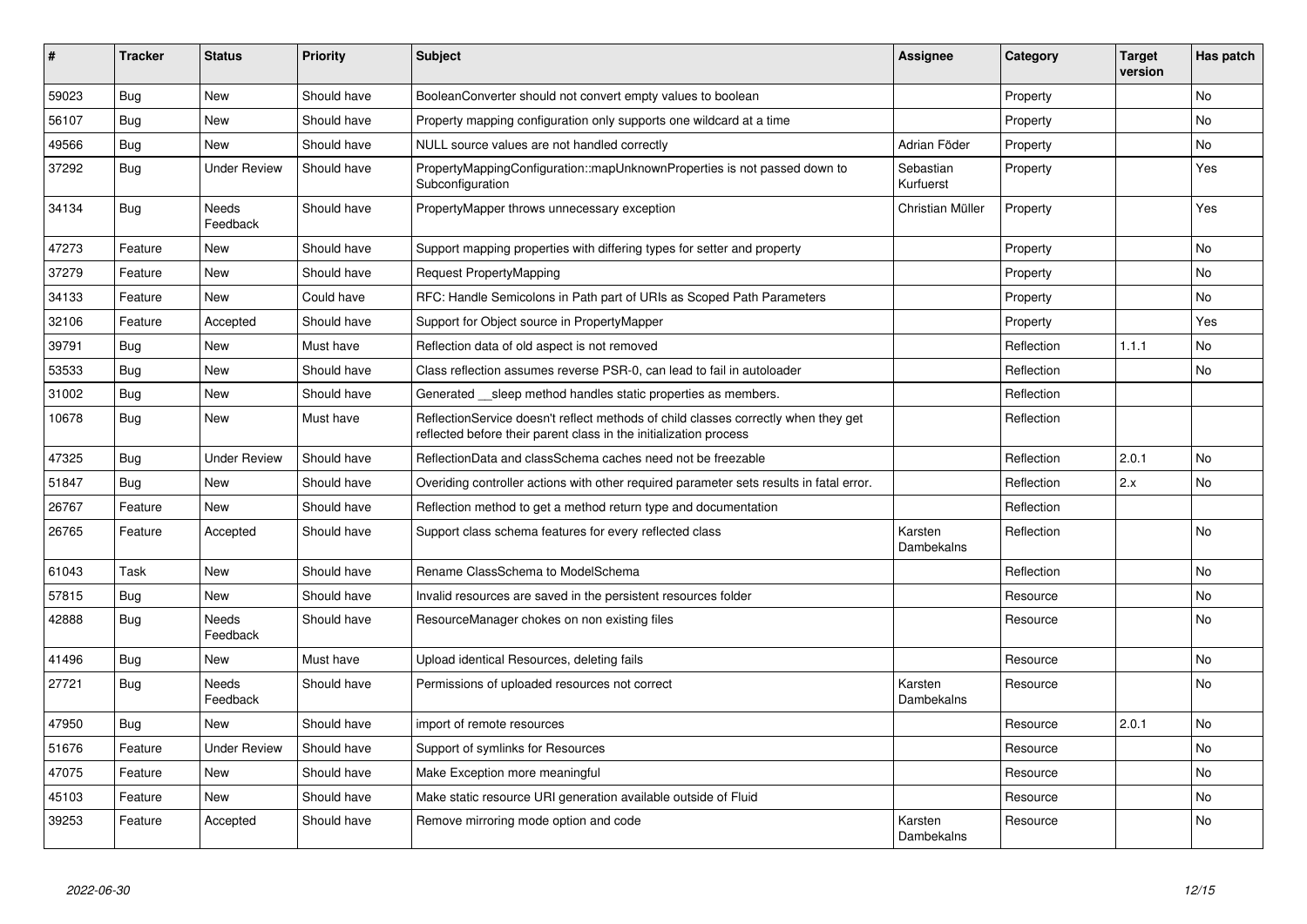| #     | <b>Tracker</b> | <b>Status</b>       | <b>Priority</b> | <b>Subject</b>                                                                                      | <b>Assignee</b>       | Category | <b>Target</b><br>version | Has patch |
|-------|----------------|---------------------|-----------------|-----------------------------------------------------------------------------------------------------|-----------------------|----------|--------------------------|-----------|
| 33937 | Feature        | Accepted            | Should have     | Convenience method to resolve public "resource://" paths                                            | Karsten<br>Dambekalns | Resource |                          | No        |
| 33587 | Feature        | New                 | Should have     | Automatically remove unused Resources                                                               |                       | Resource |                          | No        |
| 36800 | Task           | Accepted            | Should have     | Streamline Resource object API                                                                      | Robert Lemke          | Resource |                          | No        |
| 58852 | Bug            | New                 | Should have     | TYPO3\Flow\Security\Exception\AccessDeniedException should clarify which action<br>fails to execute |                       | Security |                          | No        |
| 57541 | Bug            | <b>Under Review</b> | Must have       | Content Security: operands work intrinsically differently in Rewrite and Manual check               |                       | Security |                          | No        |
| 54589 | Bug            | New                 | Should have     | Role parent is not removed from roles MM table                                                      |                       | Security |                          | No        |
| 54146 | Bug            | New                 | Should have     | Different sorting of arguments in ACL Patterns doesnt work                                          | Christian Müller      | Security |                          | No        |
| 49780 | Bug            | New                 | Should have     | Roles are not synchronized                                                                          |                       | Security |                          | No        |
| 49373 | <b>Bug</b>     | New                 | Must have       | Methods policy with key "Controllers" is ignored                                                    |                       | Security |                          | No        |
| 47429 | Bug            | <b>New</b>          | Should have     | Global policy files no longer allowed                                                               |                       | Security |                          | No        |
| 45611 | Bug            | New                 | Could have      | Destruction of session after logout should be configurable                                          |                       | Security |                          | No        |
| 42606 | Bug            | New                 | Must have       | Content Security with nested objects                                                                |                       | Security |                          | <b>No</b> |
| 41029 | <b>Bug</b>     | Accepted            | Should have     | Method security is also evaluating abstract classes                                                 | Karsten<br>Dambekalns | Security |                          | No        |
| 36508 | Bug            | New                 | Should have     | AuthenticationProvider Request Patterns                                                             |                       | Security |                          | No        |
| 35720 | Bug            | <b>New</b>          | Must have       | Access denied Exception for widget links to actions with a policy                                   |                       | Security |                          | No        |
| 33078 | Bug            | New                 | Should have     | No Redirect to Login                                                                                |                       | Security |                          | No        |
| 33055 | Bug            | New                 | Must have       | AccessDeniedException instead of WebRedirect                                                        |                       | Security |                          | No        |
| 32869 | <b>Bug</b>     | New                 | Must have       | Security config tokenClass doesnt throw exception if not found the class                            |                       | Security |                          | No        |
| 32425 | Bug            | Accepted            | Must have       | IpAddressRange methods not completly implemented                                                    | Karsten<br>Dambekalns | Security |                          | Yes       |
| 32105 | Bug            | New                 | Must have       | IgnoreValidation ignored if ACL is set for this controller action                                   |                       | Security |                          | No        |
| 30425 | Bug            | New                 | Should have     | New methods are not updated in Policies during Development                                          |                       | Security |                          |           |
| 28319 | <b>Bug</b>     | Needs<br>Feedback   | Should have     | Access denied will be logged at the wrong location in nested calls                                  |                       | Security |                          | No        |
| 48898 | Bug            | <b>New</b>          | Must have       | configuration for roles fails if one of Policy yaml files contain empty "roles array"               | Christian Müller      | Security | 2.0.1                    | No        |
| 42601 | Bug            | <b>Under Review</b> | Must have       | Content Security: QOM rewriting is omitted if used in certain cases in an Action<br>Controller      | Robert Lemke          | Security | 2.0.1                    | No        |
| 27798 | Bug            | Accepted            | Must have       | CSRF protection not working for forms in a plugin                                                   |                       | Security | 2.0.1                    | No        |
| 58927 | <b>Bug</b>     | New                 | Should have     | Overlapping ressouce definitions in Policy yaml resolved incorrectly                                |                       | Security | 2.1                      | No        |
| 53177 | Feature        | New                 | Should have     | entity resource policy value support for `this`                                                     |                       | Security |                          | No        |
| 50115 | Feature        | <b>Under Review</b> | Must have       | During the policy loading, we need to take care if class exist                                      | Dominique Feyer       | Security |                          | Yes       |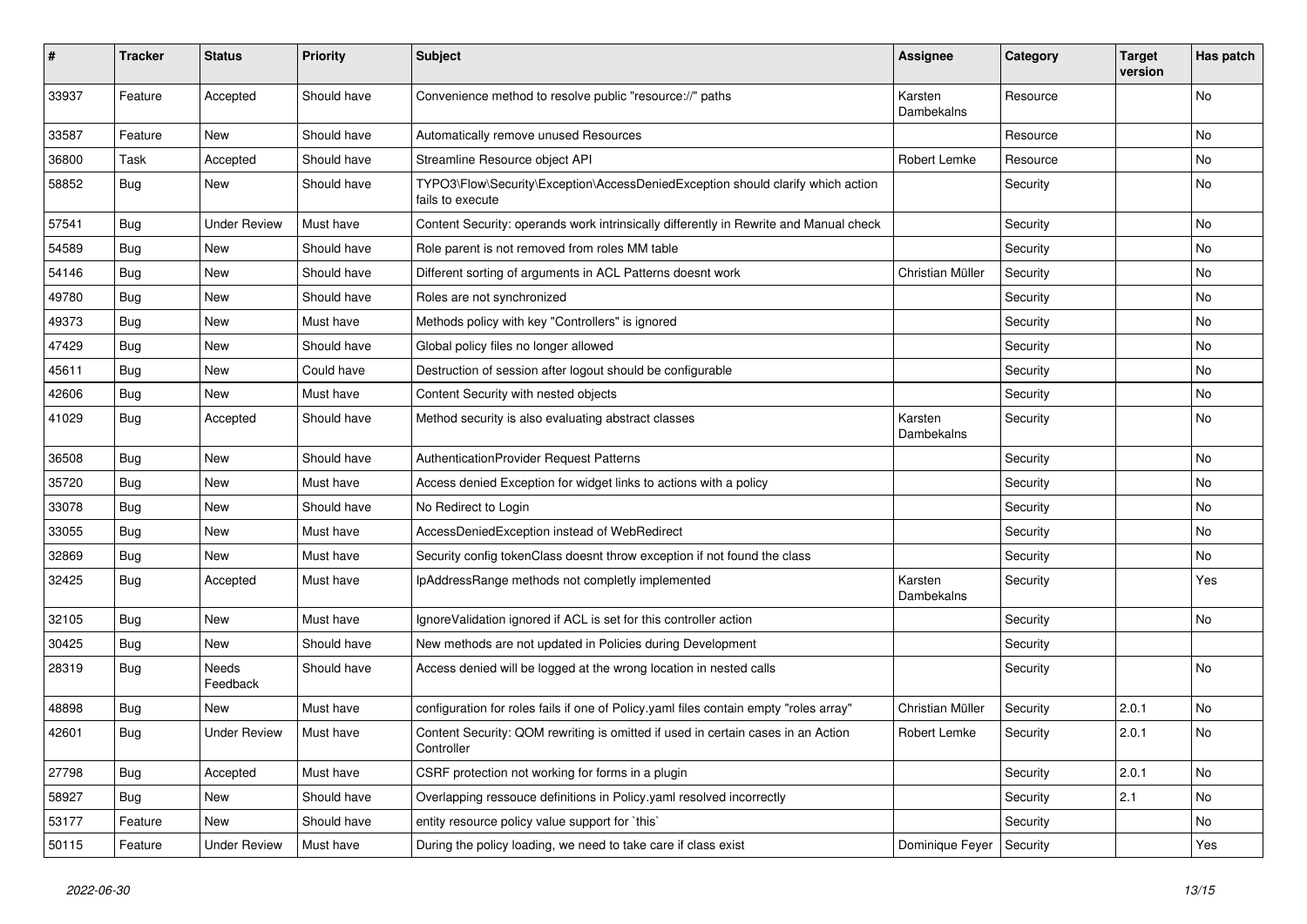| #     | <b>Tracker</b> | <b>Status</b>            | <b>Priority</b> | <b>Subject</b>                                                                                                               | <b>Assignee</b>       | Category | <b>Target</b><br>version | Has patch     |
|-------|----------------|--------------------------|-----------------|------------------------------------------------------------------------------------------------------------------------------|-----------------------|----------|--------------------------|---------------|
| 48167 | Feature        | Accepted                 | Should have     | Command line account and role browsing                                                                                       | Adrian Föder          | Security |                          | No            |
| 46063 | Feature        | New                      | Should have     | Implement username password provider with "remember me" persistent cookie                                                    | Christopher<br>Hlubek | Security |                          | No            |
| 44563 | Feature        | <b>New</b>               | Should have     | Logged in users via HTTP Basic always get re-authenticated                                                                   |                       | Security |                          | <b>No</b>     |
| 39910 | Feature        | Accepted                 | Should have     | Ability to query user based on roles                                                                                         |                       | Security |                          | No            |
| 38065 | Feature        | New                      | Must have       | Implement content security for DQL queries                                                                                   | Andreas Förthner      | Security |                          | <b>No</b>     |
| 37846 | Feature        | New                      | Should have     | Should be able to declare more than one controllerObjectName per requestPatterns                                             |                       | Security |                          | No            |
| 34816 | Feature        | New                      | Should have     | Long text encryption                                                                                                         |                       | Security |                          | No            |
| 29387 | Feature        | Needs<br>Feedback        | Should have     | A token with wrong credentials should throw an exception                                                                     | Andreas Förthner      | Security |                          |               |
| 28052 | Feature        | On Hold                  | Should have     | Possibility to enable or disable accounts                                                                                    | Julian Kleinhans      | Security |                          | No            |
| 9968  | Feature        | New                      | Should have     | Promote security publishing configuration automatically when persisting models                                               | Andreas Förthner      | Security |                          |               |
| 8463  | Feature        | New                      | Should have     | Check security policy for objects reconstituted in the session scope                                                         |                       | Security |                          |               |
| 8462  | Feature        | New                      | Should have     | Check subobjects in query rewriting                                                                                          |                       | Security |                          |               |
| 6603  | Feature        | New                      | Must have       | Provide a policy management API                                                                                              | Andreas Förthner      | Security |                          |               |
| 6602  | Feature        | New                      | Could have      | Implement after invocation handling                                                                                          | Andreas Förthner      | Security |                          |               |
| 5442  | Feature        | New                      | Should have     | Destroy session / logout user on deleting an account                                                                         | Andreas Förthner      | Security |                          |               |
| 3621  | Feature        | New                      | Should have     | Implement dynamic firewall filter registration                                                                               | Andreas Förthner      | Security |                          |               |
| 3619  | Feature        | New                      | Should have     | Implement System Policy Support/System Security                                                                              | Andreas Förthner      | Security |                          |               |
| 47859 | Task           | Accepted                 | Should have     | Logging: Do not log all decisions in \TYPO3\Flow\Security\Aspect\LoggingAspect                                               | Robert Lemke          | Security |                          | No            |
| 45253 | Task           | Accepted                 | Must have       | Throw exception in PointcutMethodNameFilter if given method's argument does not<br>match the actual method signature         | Christian Müller      | Security |                          | No            |
| 44314 | Task           | Accepted                 | Must have       | slightly file permissions for /Configuration/* and /Data/Persistent/EncryptionKey                                            | Karsten<br>Dambekalns | Security |                          | No            |
| 6601  | Task           | On Hold                  | Could have      | Introduce a new roles definition syntax including runtime constraints                                                        | Andreas Förthner      | Security |                          |               |
| 55937 | <b>Bug</b>     | New                      | Must have       | FlashMessage queue is lost                                                                                                   |                       | Session  |                          | No            |
| 46210 | <b>Bug</b>     | <b>Needs</b><br>Feedback | Should have     | securityContext->getParty() in the initializeObject() method of a session-Scope object<br>throws exception on second request |                       | Session  |                          | No            |
| 46097 | Bug            | New                      | Must have       | Logged in user gets session of an other logged in user                                                                       | Robert Lemke          | Session  |                          | No            |
| 37227 | Bug            | On Hold                  | Must have       | securityContext->getParty is not available in widget context                                                                 |                       | Session  |                          | No            |
| 29405 | Bug            | New                      | Must have       | When storing a new entity inside the session, it will be fully serialized instead of just<br>the reference being stored      |                       | Session  |                          |               |
| 44203 | <b>Bug</b>     | Needs<br>Feedback        | Should have     | Session implementation is still racy                                                                                         | Robert Lemke          | Session  | 2.0.1                    | No            |
| 57374 | <b>Bug</b>     | New                      | Should have     | Persisted entities saved in session are not resolved                                                                         |                       | Session  | $2.x$                    | $\mathsf{No}$ |